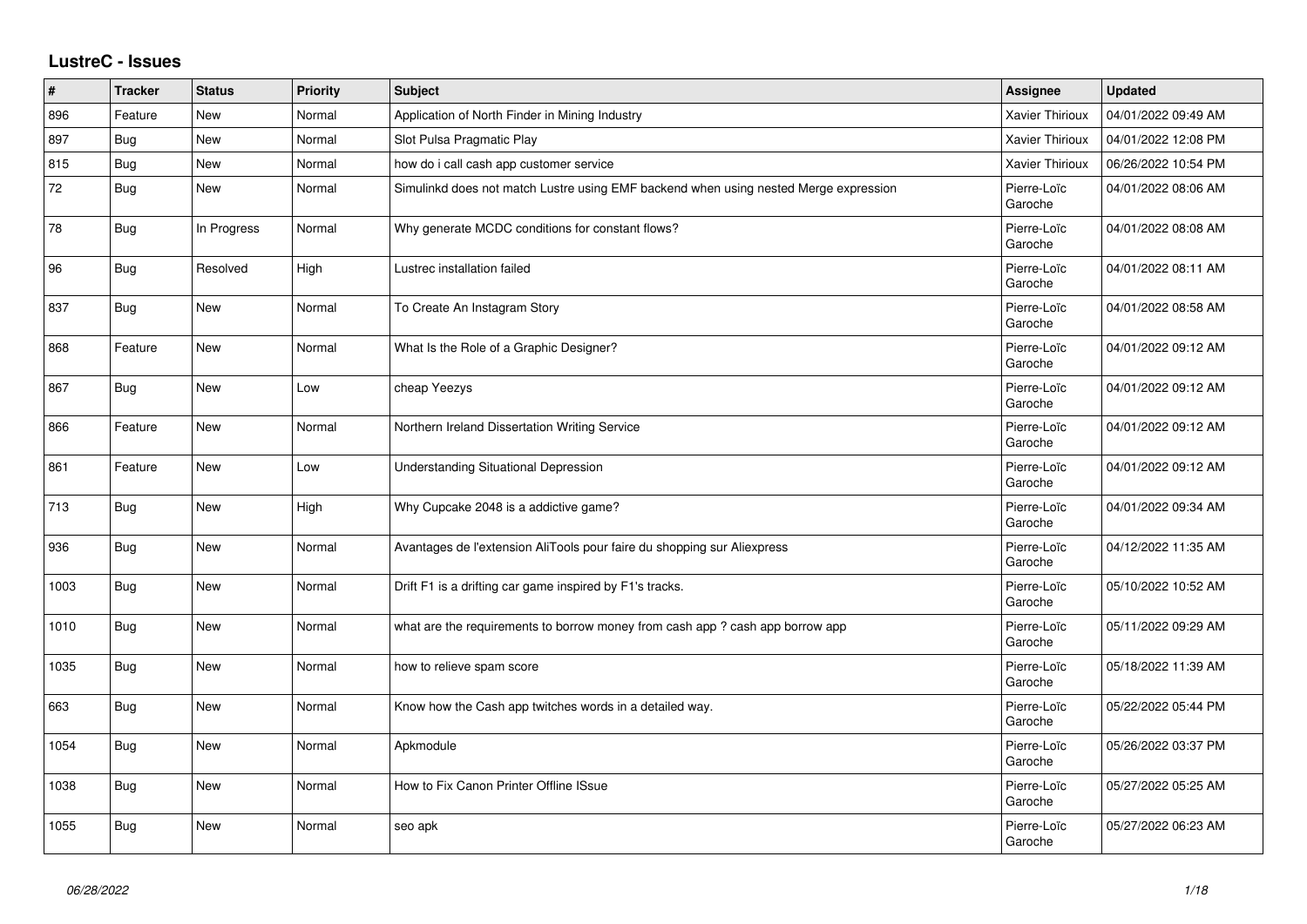| $\pmb{\#}$ | <b>Tracker</b> | <b>Status</b> | <b>Priority</b> | <b>Subject</b>                                                           | Assignee               | <b>Updated</b>      |
|------------|----------------|---------------|-----------------|--------------------------------------------------------------------------|------------------------|---------------------|
| 1086       | Bug            | New           | Immediate       | Composite Engineer                                                       | Pierre-Loïc<br>Garoche | 06/10/2022 09:26 AM |
| 1064       | Bug            | <b>New</b>    | Normal          | How to delete Cash App history?                                          | Pierre-Loïc<br>Garoche | 06/11/2022 10:29 AM |
| 860        | Bug            | New           | Normal          | pokemon guide                                                            | Pierre-Loïc<br>Garoche | 06/18/2022 08:18 PM |
| 1110       | Bug            | New           | Normal          | Six Guns Mod Apk Answers Your Questions                                  | Pierre-Loïc<br>Garoche | 06/20/2022 04:42 AM |
| 1088       | Bug            | New           | Normal          | Health And Fitness Tips 2022                                             | Pierre-Loïc<br>Garoche | 06/20/2022 06:42 AM |
| 249        | <b>Bug</b>     | New           | Normal          | Steps to Activate Cash App Card in Less then 2 Minutes - Get Information | Pierre-Loïc<br>Garoche | 06/21/2022 07:52 PM |
| 1100       | Feature        | New           | Low             | <b>Food Products</b>                                                     | Pierre-Loïc<br>Garoche | 06/24/2022 07:28 AM |
| 793        | Feature        | New           | Urgent          | Where can I find cheap FIFA coins?                                       | Pierre-Loïc<br>Garoche | 06/25/2022 05:05 AM |
| 931        | Feature        | New           | High            | Situs Judi Slot Online apel888                                           | Pierre-Loïc<br>Garoche | 06/26/2022 01:07 AM |
| 829        | Bug            | New           | Normal          | Write My Dissertation For Me UK                                          | Pierre-Loïc<br>Garoche | 06/26/2022 04:13 AM |
| 521        | Feature        | New           | Normal          | Check out the Cash app Card balance for an overdraft.                    | Pierre-Loïc<br>Garoche | 06/26/2022 04:22 AM |
| 960        | Feature        | <b>New</b>    | Normal          | Zooming Instagram Picture In Full HD                                     | Pierre-Loïc<br>Garoche | 06/26/2022 07:18 AM |
| 570        | Bug            | New           | Normal          | What is Sutton bank cash app customer service phone number?              | Pierre-Loïc<br>Garoche | 06/26/2022 07:49 AM |
| 582        | Bug            | New           | Normal          | Cash App Won't Let Me Send Money If There Is A Low Balance Available     | Pierre-Loïc<br>Garoche | 06/26/2022 02:39 PM |
| 674        | Bug            | New           | Normal          | The best game in 2021                                                    | Pierre-Loïc<br>Garoche | 06/26/2022 03:10 PM |
| 569        | <b>Bug</b>     | New           | Normal          | What is the incoming and outgoing mail server for Outlook IMAP settings? | Pierre-Loïc<br>Garoche | 06/27/2022 02:29 AM |
| 823        | Feature        | New           | Normal          | How much does Disney Plus cost?                                          | Pierre-Loïc<br>Garoche | 06/27/2022 04:05 AM |
| 780        | <b>Bug</b>     | New           | Normal          | Best Whatsapp Modified APKs                                              | Pierre-Loïc<br>Garoche | 06/27/2022 05:38 AM |
| 727        | <b>Bug</b>     | New           | Normal          | Drive for speed simulator mod apk                                        | Pierre-Loïc<br>Garoche | 06/27/2022 06:33 AM |
| 671        | <b>Bug</b>     | New           | Normal          | Hot games                                                                | Pierre-Loïc<br>Garoche | 06/27/2022 07:40 AM |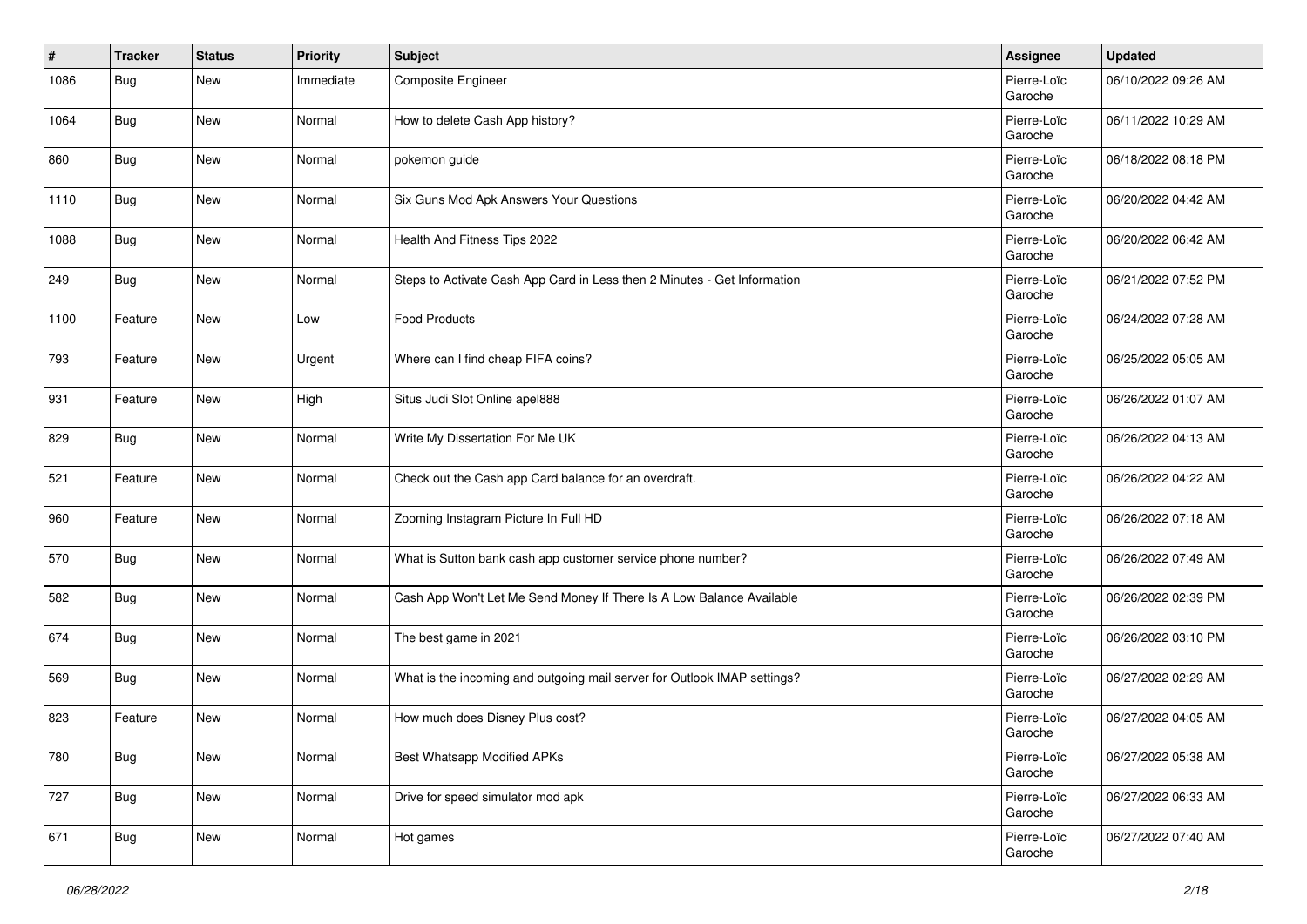| #   | <b>Tracker</b> | <b>Status</b> | <b>Priority</b> | <b>Subject</b>                                                                       | Assignee               | <b>Updated</b>      |
|-----|----------------|---------------|-----------------|--------------------------------------------------------------------------------------|------------------------|---------------------|
| 606 | Feature        | New           | Normal          | Play unblocked cookie crush 3                                                        | Pierre-Loïc<br>Garoche | 06/27/2022 08:45 AM |
| 263 | Feature        | <b>New</b>    | Normal          | Wrecked Car Is Nothing But A Worthless                                               | Pierre-Loïc<br>Garoche | 06/27/2022 12:37 PM |
| 571 | Bug            | New           | Normal          | How may the Cash app dispute your trade?                                             | Pierre-Loïc<br>Garoche | 06/27/2022 02:39 PM |
| 216 | Feature        | New           | High            | Barry Keoghan                                                                        | Pierre-Loïc<br>Garoche | 06/27/2022 03:26 PM |
| 63  | Feature        | New           | Normal          | Skip normalization step in mutation generation if it possible                        | Pierre-Loïc<br>Garoche | 06/27/2022 04:16 PM |
| 602 | Bug            | New           | Normal          | Best Essay Writing Service UK                                                        | Pierre-Loïc<br>Garoche | 06/27/2022 05:53 PM |
| 534 | Bug            | New           | Normal          | Know how to initiate cash app refund by contacting the technical team                | Pierre-Loïc<br>Garoche | 06/27/2022 07:31 PM |
| 779 | Feature        | <b>New</b>    | Normal          | Latest Whatsapp groups for Teens                                                     | Pierre-Loïc<br>Garoche | 06/27/2022 08:15 PM |
| 824 | Feature        | New           | Normal          | How to watch Fox News on my Smart TV or similar devices?                             | Pierre-Loïc<br>Garoche | 06/27/2022 08:32 PM |
| 501 | Bug            | <b>New</b>    | Normal          | How Do I Annihilate Cash App Transfer Failed Problems Effectively                    | Pierre-Loïc<br>Garoche | 06/27/2022 08:38 PM |
| 155 | Bug            | <b>New</b>    | Normal          | Cant access my cash app account                                                      | Pierre-Loïc<br>Garoche | 06/27/2022 09:11 PM |
| 73  | Bug            | New           | Urgent          | properties ID is not set in Json in EMF backend                                      | Pierre-Loïc<br>Garoche | 06/27/2022 09:11 PM |
| 601 | Bug            | New           | Normal          | Best Essay Writing Service UK                                                        | Pierre-Loïc<br>Garoche | 06/27/2022 09:13 PM |
| 251 | Bug            | New           | Normal          | All About Cash App Transfer Fail Problems                                            | Pierre-Loïc<br>Garoche | 06/27/2022 10:19 PM |
| 92  | Bug            | <b>New</b>    | High            | expression should have been normalized in EMF backend                                | Pierre-Loïc<br>Garoche | 06/27/2022 11:11 PM |
| 572 | Feature        | <b>New</b>    | Normal          | New features of WhatsApp Plus on Android phones                                      | Pierre-Loïc<br>Garoche | 06/27/2022 11:22 PM |
| 803 | Feature        | <b>New</b>    | High            | Ketamine Online Store                                                                | Pierre-Loïc<br>Garoche | 06/27/2022 11:48 PM |
| 814 | Bug            | New           | Normal          | Stage Fright Cure                                                                    | Pierre-Loïc<br>Garoche | 06/28/2022 12:31 AM |
| 500 | Bug            | New           | Normal          | Simply contact the technical team, to find the solution to cash app refund problems. | Pierre-Loïc<br>Garoche | 06/28/2022 01:50 AM |
| 578 | Feature        | New           | High            | Derrick Gore                                                                         | Pierre-Loïc<br>Garoche | 06/28/2022 01:56 AM |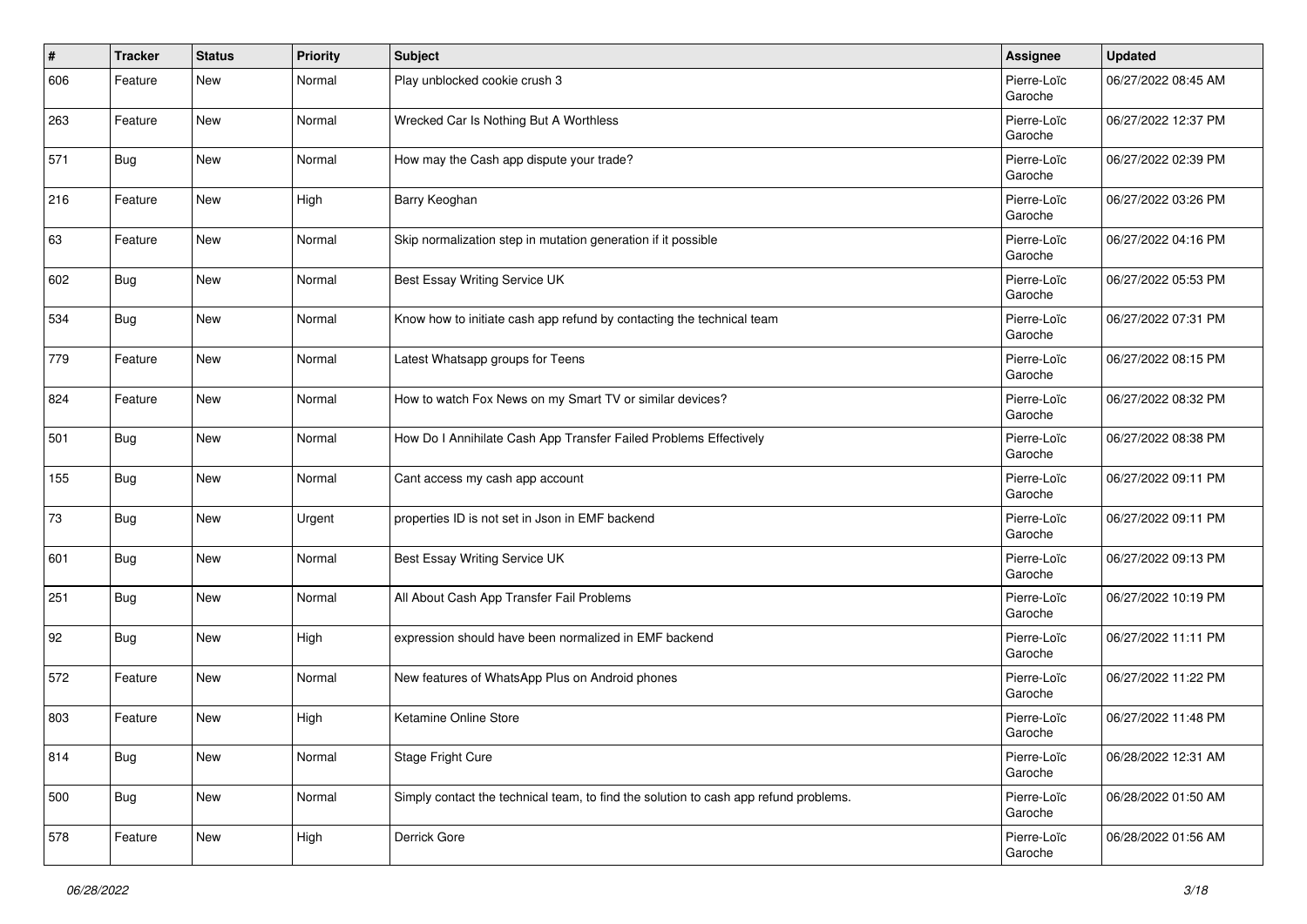| #    | <b>Tracker</b> | <b>Status</b> | <b>Priority</b> | <b>Subject</b>                                                          | Assignee               | <b>Updated</b>      |
|------|----------------|---------------|-----------------|-------------------------------------------------------------------------|------------------------|---------------------|
| 275  | Bug            | <b>New</b>    | Normal          | Activate Cash App Card With Or Without QR - Step By Step Guide          | Pierre-Loïc<br>Garoche | 06/28/2022 03:09 AM |
| 575  | Feature        | <b>New</b>    | Low             | cheap jordan replicas for sale                                          | Pierre-Loïc<br>Garoche | 06/28/2022 03:12 AM |
| 685  | <b>Bug</b>     | New           | Low             | youtube thumbnail downloader                                            | Pierre-Loïc<br>Garoche | 06/28/2022 04:26 AM |
| 74   | Bug            | <b>New</b>    | Normal          | const is not supported inside contract                                  | Pierre-Loïc<br>Garoche | 06/28/2022 04:29 AM |
| 120  | Bug            | New           | Normal          | ghfjtkx                                                                 | Pierre-Loïc<br>Garoche | 06/28/2022 04:35 AM |
| 231  | Bug            | New           | Normal          | Is the ringtone download difficult or not?                              | Pierre-Loïc<br>Garoche | 06/28/2022 04:48 AM |
| 523  | Bug            | New           | Normal          | What Is The Right Google Account Recovery Aid To Regain Account Access? | Pierre-Loïc<br>Garoche | 06/28/2022 05:17 AM |
| 88   | Bug            | <b>New</b>    | Normal          | kind2 output: When for node arguments                                   | Pierre-Loïc<br>Garoche | 06/28/2022 06:24 AM |
| 759  | Bug            | <b>New</b>    | Normal          | Canon IJ Network Tool                                                   | Pierre-Loïc<br>Garoche | 06/28/2022 06:30 AM |
| 707  | <b>Bug</b>     | New           | Normal          | Why Accounting Assignments Are Beneficial For The Students?             | Pierre-Loïc<br>Garoche | 06/28/2022 07:29 AM |
| 188  | <b>Bug</b>     | <b>New</b>    | Normal          | Why are university students buying assignments online?                  | Pierre-Loïc<br>Garoche | 06/28/2022 07:46 AM |
| 224  | Feature        | <b>New</b>    | Normal          | Instant Personal Loan                                                   | Pierre-Loïc<br>Garoche | 06/28/2022 07:59 AM |
| 162  | Bug            | New           | Normal          | gfyuik9                                                                 | Hamza<br>Bourbouh      | 04/01/2022 08:01 AM |
| 976  | <b>Bug</b>     | New           | Normal          | How to delete the cash app account history right now?                   | Hamza<br>Bourbouh      | 04/27/2022 09:47 AM |
| 1017 | Feature        | <b>New</b>    | Normal          | fleeing the complex                                                     | Hamza<br>Bourbouh      | 05/13/2022 06:33 AM |
| 1128 | <b>Bug</b>     | <b>New</b>    | Normal          | cvjvfbdi                                                                | Hamza<br>Bourbouh      | 06/27/2022 01:52 PM |
| 718  | <b>Bug</b>     | New           | High            | Solve Complex Accounting Assignments                                    | Hamza<br>Bourbouh      | 06/27/2022 08:38 PM |
| 536  | <b>Bug</b>     | New           | Normal          | How to check the balance on the cash app card                           | Hamza<br>Bourbouh      | 06/28/2022 04:44 AM |
| 818  | <b>Bug</b>     | New           | Normal          | Have you ever played a basketball game?                                 | Corentin<br>Lauverjat  | 04/01/2022 08:55 AM |
| 1047 | <b>Bug</b>     | New           | Normal          | Opensea                                                                 | Corentin<br>Lauverjat  | 05/24/2022 02:32 PM |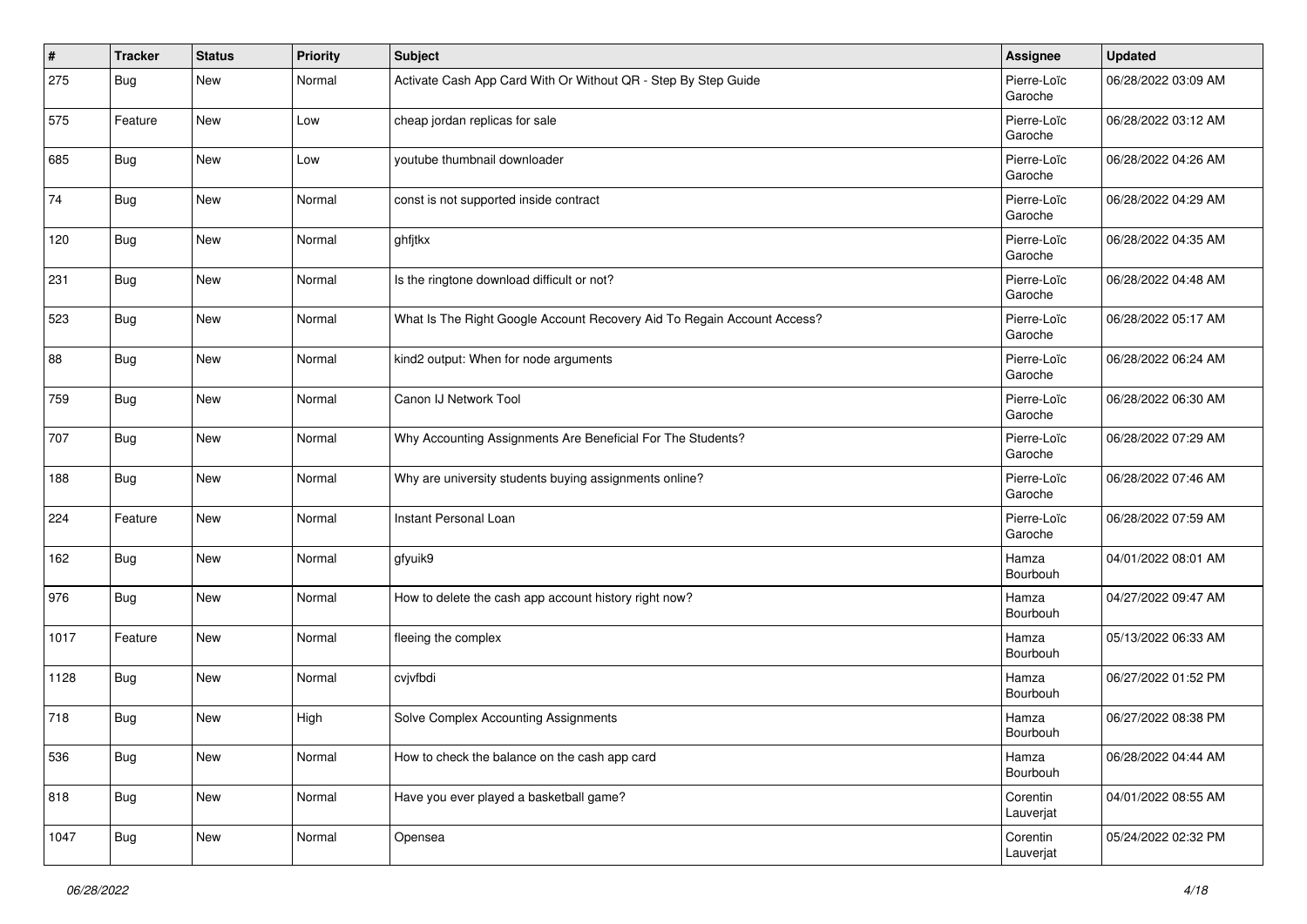| #    | <b>Tracker</b> | <b>Status</b> | <b>Priority</b> | <b>Subject</b>                                                                 | Assignee              | <b>Updated</b>      |
|------|----------------|---------------|-----------------|--------------------------------------------------------------------------------|-----------------------|---------------------|
| 761  | Bug            | <b>New</b>    | Normal          | What is it about basketball that makes it so popular in the United States?     | Corentin<br>Lauverjat | 06/27/2022 08:40 PM |
| 264  | Bug            | <b>New</b>    | Normal          | We Buy Your Unwanted Car                                                       | Corentin<br>Lauverjat | 06/28/2022 12:43 AM |
| 270  | <b>Bug</b>     | New           | Normal          | Logo Mansion                                                                   | Christophe<br>Garion  | 04/01/2022 08:20 AM |
| 858  | Bug            | <b>New</b>    | Normal          | opourid                                                                        | Christophe<br>Garion  | 04/01/2022 09:13 AM |
| 899  | Feature        | New           | Normal          | Application of Optical Fiber Gyroscope                                         | Christophe<br>Garion  | 04/02/2022 11:23 AM |
| 1000 | <b>Bug</b>     | New           | Normal          | Super easy way to zoom photos and upload to Instagram                          | Christophe<br>Garion  | 05/07/2022 11:06 AM |
| 1037 | Feature        | New           | Normal          | 1p lsd                                                                         | Christophe<br>Garion  | 05/19/2022 05:25 AM |
| 1074 | Bug            | <b>New</b>    | Normal          | Dissertation writing help at economical rates!                                 | Christophe<br>Garion  | 06/06/2022 04:48 PM |
| 1093 | <b>Bug</b>     | <b>New</b>    | Normal          | Uniswap Exchange                                                               | Christophe<br>Garion  | 06/14/2022 11:55 AM |
| 955  | <b>Bug</b>     | New           | Normal          | How Long Does Verification Take On Cash App If You Apply For The Verification? | Christophe<br>Garion  | 06/25/2022 10:50 PM |
| 1109 | Feature        | New           | Normal          | Six Guns Mod Apk Answers Your Questions                                        | Christophe<br>Garion  | 06/26/2022 09:12 AM |
| 580  | Bug            | New           | High            | What is Narrative Essay?                                                       | Christophe<br>Garion  | 06/26/2022 04:49 PM |
| 535  | Bug            | New           | Normal          | Getting Tangled Problems When You Try To Apply For Cash App Delete Account     | Christophe<br>Garion  | 06/26/2022 04:51 PM |
| 152  | Bug            | New           | High            | professional bridal makeup artist                                              | Christophe<br>Garion  | 06/26/2022 05:44 PM |
| 938  | Bug            | <b>New</b>    | Normal          | Would you like to have your own ringtone                                       | Christophe<br>Garion  | 06/26/2022 09:54 PM |
| 694  | <b>Bug</b>     | <b>New</b>    | Normal          | How to Get Guidance On How To Cash App Withdrawal Limit?                       | Christophe<br>Garion  | 06/27/2022 04:58 AM |
| 805  | Bug            | New           | Normal          | Ketamine Online Store                                                          | Christophe<br>Garion  | 06/27/2022 05:01 AM |
| 797  | <b>Bug</b>     | New           | Normal          | Psychedelic                                                                    | Christophe<br>Garion  | 06/27/2022 06:07 AM |
| 579  | <b>Bug</b>     | New           | Normal          | YOUR CV MAKES YOUR FIRST IMPRESSION                                            | Christophe<br>Garion  | 06/27/2022 12:22 PM |
| 1107 | Feature        | New           | High            | Where do you have to find an application to watch news and sports videos?      | Christophe<br>Garion  | 06/27/2022 12:38 PM |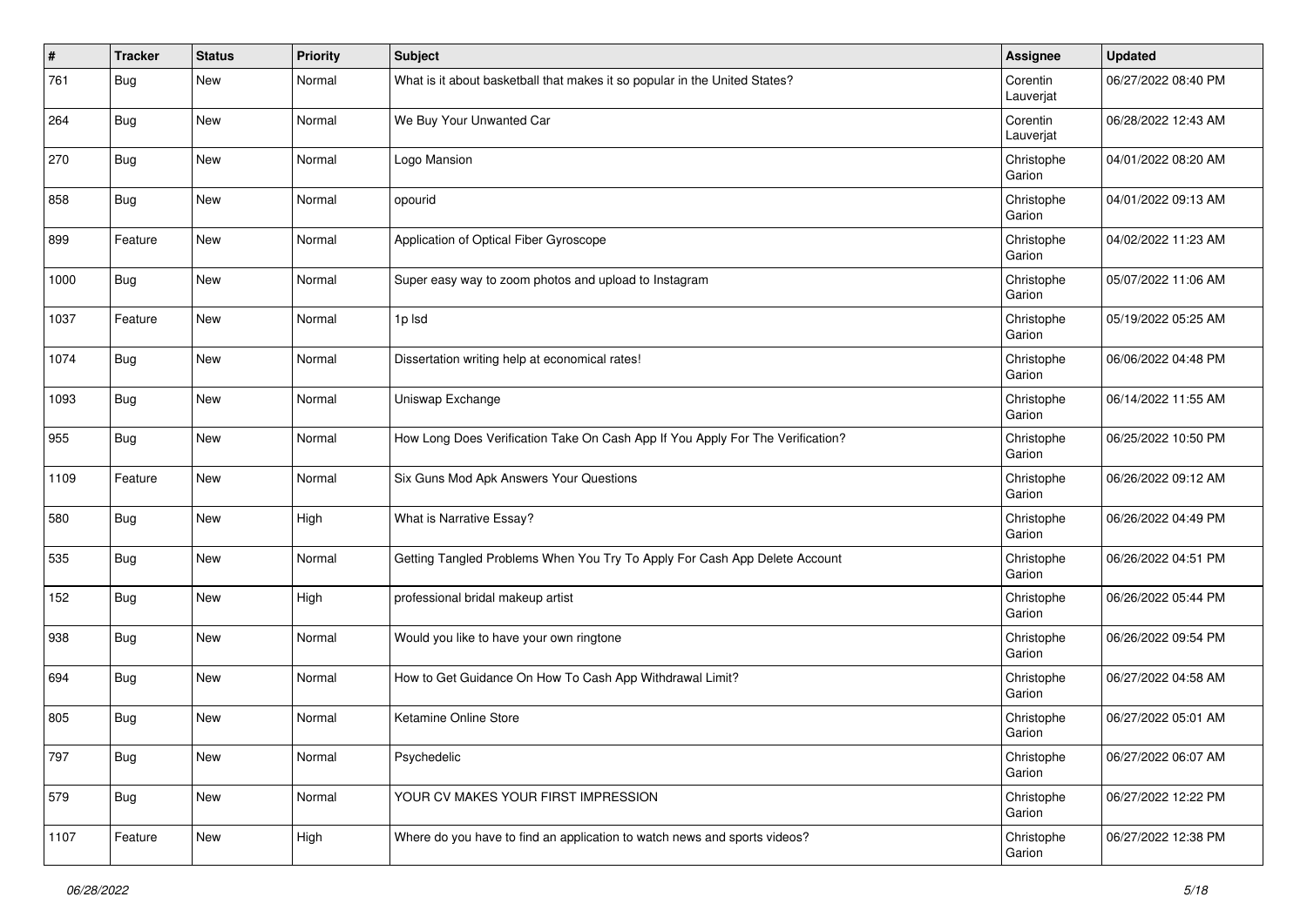| #   | <b>Tracker</b> | <b>Status</b> | <b>Priority</b> | <b>Subject</b>                                     | Assignee             | <b>Updated</b>      |
|-----|----------------|---------------|-----------------|----------------------------------------------------|----------------------|---------------------|
| 986 | Bug            | <b>New</b>    | Normal          | dbhdsvbhdf                                         | Christophe<br>Garion | 06/27/2022 04:12 PM |
| 939 | Bug            | <b>New</b>    | Normal          | Ability to change sound notifications              | Christophe<br>Garion | 06/27/2022 11:29 PM |
| 153 | Bug            | <b>New</b>    | Normal          | urgent loan online                                 | Christophe<br>Garion | 06/28/2022 12:49 AM |
| 498 | Bug            | <b>New</b>    | Normal          | Téléchargeur SoundCloud : SoundCloud en Mp3        | Christophe<br>Garion | 06/28/2022 03:54 AM |
| 723 | Bug            | <b>New</b>    | High            | The best horror game in 2021                       | Christophe<br>Garion | 06/28/2022 07:06 AM |
| 722 | Bug            | New           | Normal          | Vergrößern Sie Instagram-Fotos mit instazoom       | Christophe<br>Garion | 06/28/2022 07:21 AM |
| 293 | Bug            | <b>New</b>    | Immediate       | <b>CMT Direct Wix</b>                              | Anonymous            | 04/01/2022 07:21 AM |
| 226 | Bug            | <b>New</b>    | Normal          | How to find reliable service reviews               | Anonymous            | 04/01/2022 08:46 AM |
| 203 | Bug            | <b>New</b>    | Low             | Airport Taxi Guildford                             | Anonymous            | 06/26/2022 06:03 PM |
| 511 | Feature        | <b>New</b>    | Normal          | Fashion                                            | Anonymous            | 06/27/2022 12:17 AM |
| 167 | Bug            | <b>New</b>    | Normal          | instant loan without documents                     | Anonymous            | 06/27/2022 02:27 AM |
| 274 | Bug            | <b>New</b>    | Normal          | How AI is transforming coupon marketing campaigns? | Anonymous            | 06/27/2022 01:54 PM |
| 509 | Feature        | New           | Normal          | Fashion                                            | Anonymous            | 06/27/2022 06:39 PM |
| 281 | Feature        | <b>New</b>    | Normal          | what are the types of Ringtones?                   | Anonymous            | 06/27/2022 09:41 PM |
| 269 | Bug            | <b>New</b>    | Normal          | Is there such a site for app design?               | Anonymous            | 06/28/2022 12:43 AM |
| 118 | <b>Bug</b>     | New           | Normal          | golf                                               | Anonymous            | 06/28/2022 02:52 AM |
| 530 | Bug            | <b>New</b>    | Normal          | Cheap Assignment Writing Service UK                | Anonymous            | 06/28/2022 03:29 AM |
| 486 | Bug            | New           | Low             | <b>HP Wireless Printer Setup</b>                   | Anonymous            | 06/28/2022 05:03 AM |
| 510 | Feature        | <b>New</b>    | Normal          | Fashion                                            | Anonymous            | 06/28/2022 06:25 AM |
| 531 | Bug            | New           | Normal          | Cheap Assignment Writing Service UK                | Anonymous            | 06/28/2022 06:40 AM |
| 513 | Bug            | <b>New</b>    | Normal          | Unlock cash app account using the easy steps:      | Anonymous            | 06/28/2022 07:33 AM |
| 775 | Bug            | <b>New</b>    | Normal          | cash app                                           |                      | 02/14/2022 08:20 AM |
| 885 | Bug            | <b>New</b>    | Normal          | How to Install the Tele Latino App For Android     |                      | 03/28/2022 04:10 AM |
| 357 | Bug            | <b>New</b>    | Normal          | Furniture Assembly Services in Baltimore MD        |                      | 04/01/2022 07:12 AM |
| 369 | <b>Bug</b>     | New           | Normal          | Furniture Assembly Services in Arlington County VA |                      | 04/01/2022 07:12 AM |
| 368 | <b>Bug</b>     | New           | Normal          | Moving Services in Arlington County VA             |                      | 04/01/2022 07:12 AM |
| 367 | <b>Bug</b>     | New           | Normal          | Junk Removal Services in Washington DC             |                      | 04/01/2022 07:12 AM |
| 366 | Bug            | New           | Normal          | Auto Transport Services in Washington DC           |                      | 04/01/2022 07:12 AM |
| 365 | Bug            | New           | Normal          | Local Moving Services in Washington DC             |                      | 04/01/2022 07:12 AM |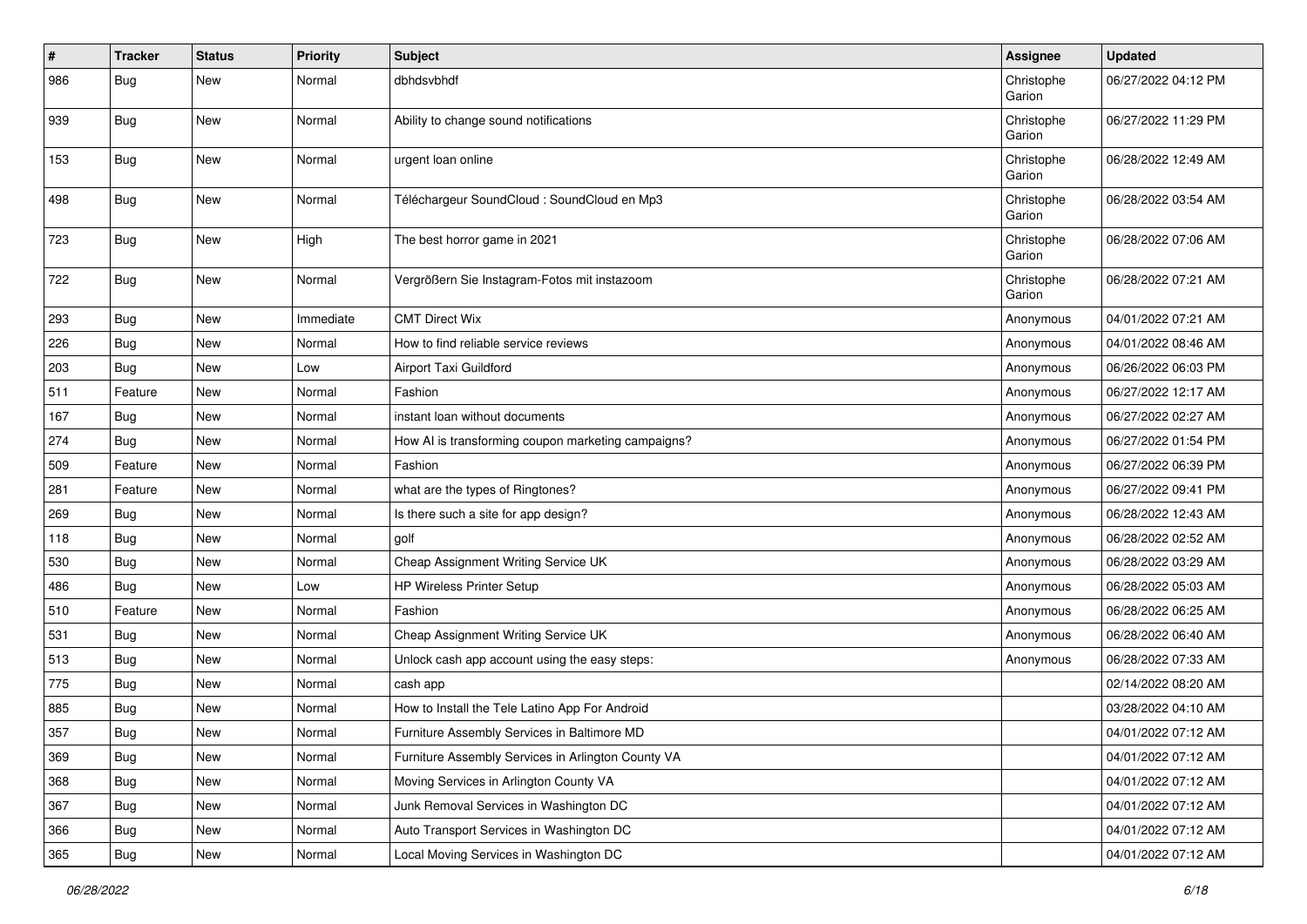| $\#$ | <b>Tracker</b> | <b>Status</b> | <b>Priority</b> | Subject                                           | <b>Assignee</b> | <b>Updated</b>      |
|------|----------------|---------------|-----------------|---------------------------------------------------|-----------------|---------------------|
| 364  | Bug            | New           | Normal          | Office Moving Services in Washington DC           |                 | 04/01/2022 07:13 AM |
| 363  | Bug            | <b>New</b>    | Normal          | Furniture Assembly Services in Washington DC      |                 | 04/01/2022 07:13 AM |
| 362  | Bug            | New           | Normal          | Moving Services in Washington DC                  |                 | 04/01/2022 07:13 AM |
| 361  | Bug            | New           | Normal          | Junk Removal Services in Baltimore MD             |                 | 04/01/2022 07:13 AM |
| 360  | Bug            | <b>New</b>    | Normal          | Auto Transport Services in Baltimore MD           |                 | 04/01/2022 07:13 AM |
| 371  | Bug            | New           | Normal          | Local Moving Services in Arlington County VA      |                 | 04/01/2022 07:13 AM |
| 358  | Bug            | <b>New</b>    | Normal          | Office Moving Services in Baltimore MD            |                 | 04/01/2022 07:13 AM |
| 356  | Bug            | New           | Normal          | Moving Services in Baltimore MD                   |                 | 04/01/2022 07:13 AM |
| 355  | Bug            | <b>New</b>    | Normal          | Upholstery Cleaning Services in Chesapeake VA     |                 | 04/01/2022 07:14 AM |
| 354  | Bug            | <b>New</b>    | Normal          | Car Upholstery Cleaning Services in Chesapeake VA |                 | 04/01/2022 07:14 AM |
| 353  | <b>Bug</b>     | New           | Normal          | Rug Cleaning Services in Chesapeake VA            |                 | 04/01/2022 07:14 AM |
| 351  | Bug            | New           | Normal          | Emergency Cleaning Services in Chesapeake VA      |                 | 04/01/2022 07:14 AM |
| 350  | Bug            | New           | Normal          | Emergency Cleaning Services in Chesapeake VA      |                 | 04/01/2022 07:14 AM |
| 349  | <b>Bug</b>     | New           | Normal          | Steam Cleaning Services in Chesapeake VA          |                 | 04/01/2022 07:14 AM |
| 346  | <b>Bug</b>     | New           | Normal          | Water Extraction Services in Chesapeake VA        |                 | 04/01/2022 07:15 AM |
| 399  | Bug            | New           | Normal          | Furniture Assembly Services in Potomac MD         |                 | 04/01/2022 07:15 AM |
| 359  | Bug            | New           | Normal          | Local Moving Services in Baltimore MD             |                 | 04/01/2022 07:15 AM |
| 385  | Bug            | <b>New</b>    | Normal          | Junk Removal Services in McLean VA                |                 | 04/01/2022 07:15 AM |
| 397  | Bug            | New           | Normal          | Junk Removal Services in Annapolis MD             |                 | 04/01/2022 07:15 AM |
| 396  | Bug            | <b>New</b>    | Normal          | Auto Transport Services in Annapolis MD           |                 | 04/01/2022 07:15 AM |
| 395  | Bug            | New           | Normal          | Local Moving Services in Annapolis MD             |                 | 04/01/2022 07:15 AM |
| 394  | Bug            | <b>New</b>    | Normal          | Office Moving Services in Annapolis MD            |                 | 04/01/2022 07:15 AM |
| 393  | Bug            | <b>New</b>    | Normal          | Furniture Assembly Services in Annapolis MD       |                 | 04/01/2022 07:16 AM |
| 392  | Bug            | New           | Normal          | Moving Services in Annapolis MD                   |                 | 04/01/2022 07:16 AM |
| 391  | Bug            | <b>New</b>    | Normal          | Junk Removal Services in Sterling VA              |                 | 04/01/2022 07:16 AM |
| 390  | Bug            | New           | Normal          | Auto Transport Services in Sterling VA            |                 | 04/01/2022 07:16 AM |
| 389  | <b>Bug</b>     | New           | Normal          | Local Moving Services in Sterling VA              |                 | 04/01/2022 07:16 AM |
| 388  | <b>Bug</b>     | New           | Normal          | Office Moving Services in Sterling VA             |                 | 04/01/2022 07:16 AM |
| 370  | Bug            | New           | Normal          | Office Moving Services in Arlington County VA     |                 | 04/01/2022 07:16 AM |
| 386  | Bug            | New           | Normal          | Moving Services in Sterling VA                    |                 | 04/01/2022 07:16 AM |
| 343  | Bug            | New           | Normal          | Mattress Cleaning Services in Chesapeake VA       |                 | 04/01/2022 07:16 AM |
| 384  | Bug            | New           | Normal          | Auto Transport Services in McLean VA              |                 | 04/01/2022 07:17 AM |
| 383  | <b>Bug</b>     | New           | Normal          | Local Moving Services in McLean VA                |                 | 04/01/2022 07:17 AM |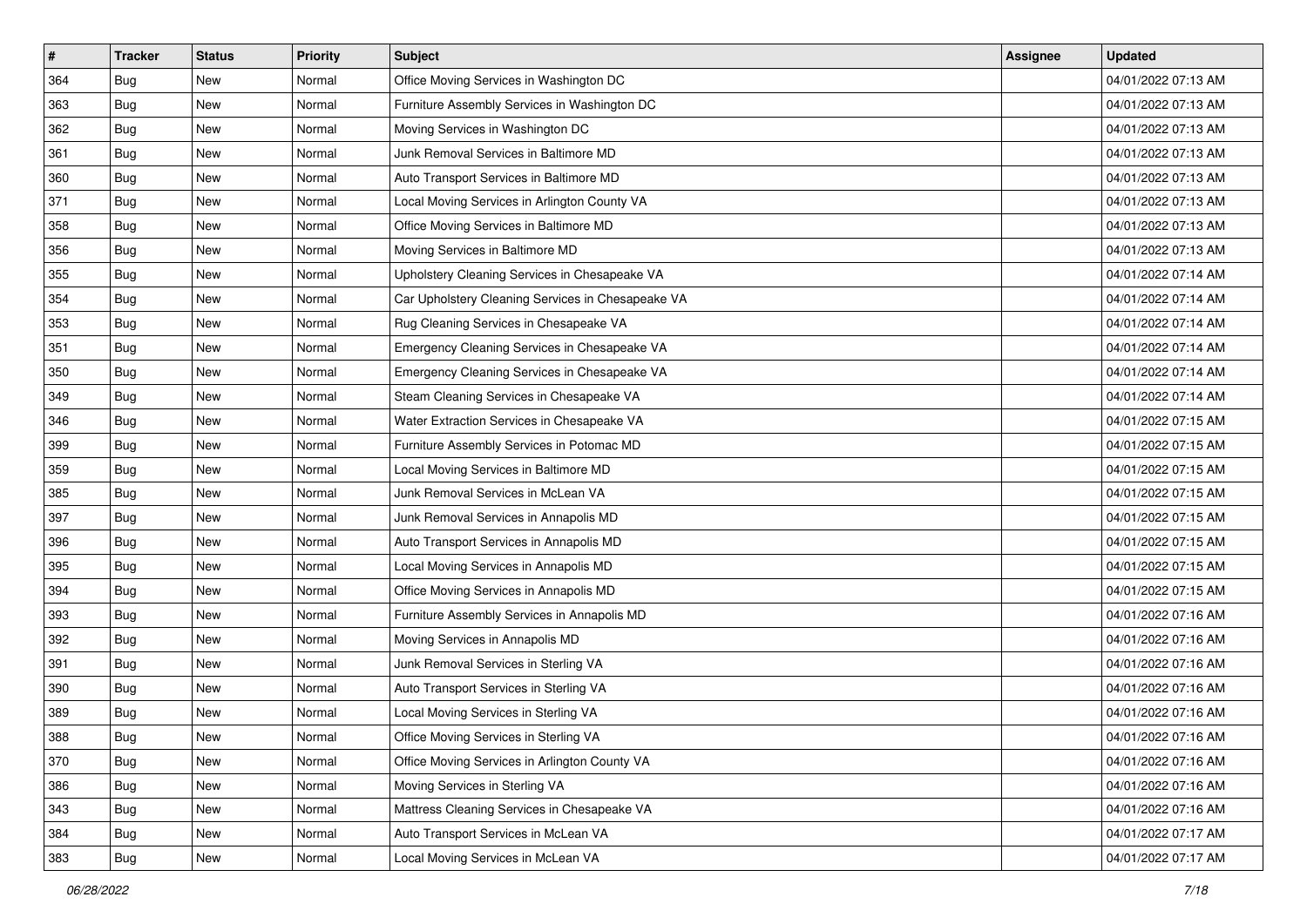| $\sharp$ | <b>Tracker</b> | <b>Status</b> | <b>Priority</b> | <b>Subject</b>                                     | <b>Assignee</b> | <b>Updated</b>      |
|----------|----------------|---------------|-----------------|----------------------------------------------------|-----------------|---------------------|
| 382      | Bug            | New           | Normal          | Office Moving Services in McLean VA                |                 | 04/01/2022 07:17 AM |
| 381      | Bug            | <b>New</b>    | Normal          | Furniture Assembly Services in McLean VA           |                 | 04/01/2022 07:17 AM |
| 379      | Bug            | <b>New</b>    | Normal          | Junk Removal Services in Fairfax VA                |                 | 04/01/2022 07:17 AM |
| 378      | Bug            | New           | Normal          | Auto Transport Services in Fairfax VA              |                 | 04/01/2022 07:17 AM |
| 377      | Bug            | New           | Normal          | Local Moving Services in Fairfax VA                |                 | 04/01/2022 07:17 AM |
| 376      | Bug            | New           | Normal          | Office Moving Services in Fairfax VA               |                 | 04/01/2022 07:17 AM |
| 375      | Bug            | <b>New</b>    | Normal          | Furniture Assembly Services in Fairfax VA          |                 | 04/01/2022 07:18 AM |
| 374      | Bug            | New           | Normal          | Moving Services in Fairfax VA                      |                 | 04/01/2022 07:18 AM |
| 373      | Bug            | <b>New</b>    | Normal          | Junk Removal Services in Arlington County VA       |                 | 04/01/2022 07:18 AM |
| 387      | Bug            | <b>New</b>    | Normal          | Furniture Assembly Services in Sterling VA         |                 | 04/01/2022 07:18 AM |
| 301      | <b>Bug</b>     | <b>New</b>    | Normal          | Vehicle Electronics Services in Norcross GA        |                 | 04/01/2022 07:18 AM |
| 311      | Bug            | New           | Normal          | Odor Removal Services in Virginia Beach VA         |                 | 04/01/2022 07:19 AM |
| 309      | Bug            | New           | Normal          | Stain Removal Services in Virginia Beach VA        |                 | 04/01/2022 07:19 AM |
| 308      | Bug            | New           | Normal          | Carpet Repairing Services in Virginia Beach VA     |                 | 04/01/2022 07:19 AM |
| 307      | <b>Bug</b>     | New           | Normal          | Carpet Cleaning Services in Virginia Beach VA      |                 | 04/01/2022 07:19 AM |
| 306      | Bug            | New           | Normal          | Window Tinting Services in Norcross GA             |                 | 04/01/2022 07:19 AM |
| 305      | Bug            | New           | Normal          | Headliner Repair Services in Norcross GA           |                 | 04/01/2022 07:19 AM |
| 304      | Bug            | <b>New</b>    | Normal          | Keyless Entry Services in Norcross GA              |                 | 04/01/2022 07:19 AM |
| 299      | Bug            | New           | Normal          | Brake Caliper Painting Services in Norcross GA     |                 | 04/01/2022 07:20 AM |
| 298      | Bug            | <b>New</b>    | Normal          | Car Stereo Installation Services in Norcross GA    |                 | 04/01/2022 07:20 AM |
| 297      | Bug            | New           | Normal          | Auto Lighting Installation Services in Norcross GA |                 | 04/01/2022 07:21 AM |
| 296      | Bug            | <b>New</b>    | Normal          | Window Tinting Services in Jonesboro GA            |                 | 04/01/2022 07:21 AM |
| 295      | Bug            | <b>New</b>    | Normal          | Headliner Repair Services in Jonesboro GA          |                 | 04/01/2022 07:21 AM |
| 303      | Bug            | New           | Normal          | Car Wrapping Services in Norcross GA               |                 | 04/01/2022 07:22 AM |
| 329      | Bug            | <b>New</b>    | Normal          | Odor Removal Services in Norfolk VA                |                 | 04/01/2022 07:22 AM |
| 342      | Bug            | New           | Normal          | Stain Removal Services in Chesapeake VA            |                 | 04/01/2022 07:22 AM |
| 341      | <b>Bug</b>     | New           | Normal          | Carpet Repairing Services in Chesapeake VA         |                 | 04/01/2022 07:23 AM |
| 340      | <b>Bug</b>     | New           | Normal          | Carpet Cleaning Services in Chesapeake VA          |                 | 04/01/2022 07:23 AM |
| 338      | Bug            | New           | Normal          | Car Upholstery Cleaning Services in Norfolk VA     |                 | 04/01/2022 07:23 AM |
| 337      | Bug            | New           | Normal          | Rug Cleaning Services in Norfolk VA                |                 | 04/01/2022 07:23 AM |
| 335      | Bug            | New           | Normal          | Emergency Cleaning Services in Norfolk VA          |                 | 04/01/2022 07:24 AM |
| 334      | Bug            | New           | Normal          | Steam Cleaning Services in Norfolk VA              |                 | 04/01/2022 07:25 AM |
| 332      | <b>Bug</b>     | New           | Normal          | Eco/Green Cleaning Services in Norfolk VA          |                 | 04/01/2022 07:25 AM |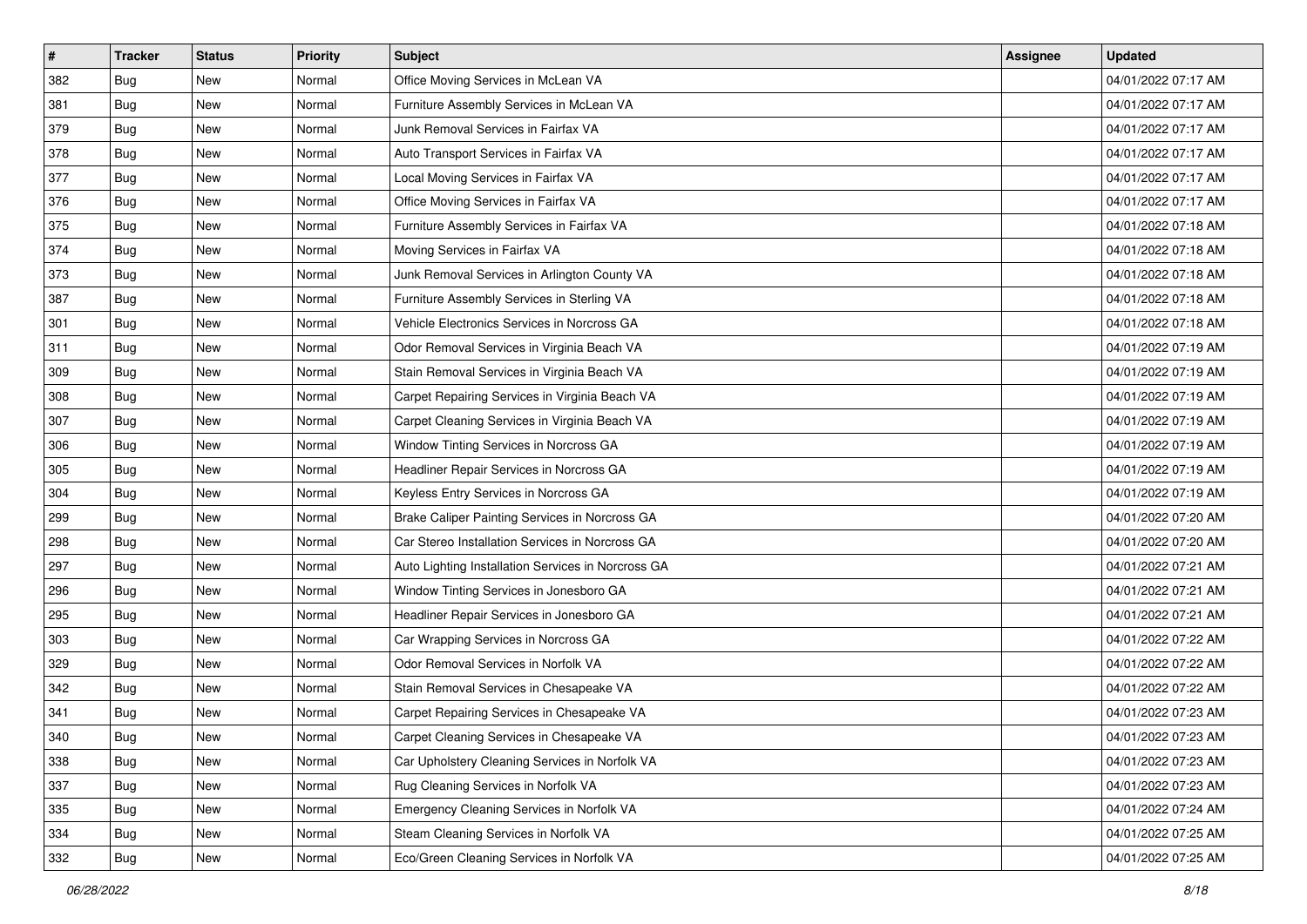| $\sharp$ | <b>Tracker</b> | <b>Status</b> | Priority | <b>Subject</b>                                        | <b>Assignee</b> | <b>Updated</b>      |
|----------|----------------|---------------|----------|-------------------------------------------------------|-----------------|---------------------|
| 314      | Bug            | New           | Normal   | Water Extraction Services in Virginia Beach VA        |                 | 04/01/2022 07:25 AM |
| 330      | Bug            | <b>New</b>    | Normal   | Stain Protection Services in Norfolk VA               |                 | 04/01/2022 07:26 AM |
| 328      | Bug            | New           | Normal   | Mattress Cleaning Services in Norfolk VA              |                 | 04/01/2022 07:26 AM |
| 327      | Bug            | <b>New</b>    | Normal   | Stain Removal Services in Norfolk VA                  |                 | 04/01/2022 07:26 AM |
| 326      | Bug            | <b>New</b>    | Normal   | Carpet Repairing Services in Norfolk VA               |                 | 04/01/2022 07:26 AM |
| 325      | Bug            | New           | Normal   | Carpet Cleaning Services in Norfolk VA                |                 | 04/01/2022 07:26 AM |
| 324      | Bug            | New           | Normal   | Upholstery Cleaning Services in Virginia Beach VA     |                 | 04/01/2022 07:26 AM |
| 323      | Bug            | New           | Normal   | Car Upholstery Cleaning Services in Virginia Beach VA |                 | 04/01/2022 07:26 AM |
| 322      | Bug            | New           | Normal   | Rug Cleaning Services in Virginia Beach VA            |                 | 04/01/2022 07:26 AM |
| 320      | Bug            | <b>New</b>    | Normal   | Emergency Cleaning Services in Virginia Beach VA      |                 | 04/01/2022 07:27 AM |
| 319      | Bug            | New           | Normal   | Steam Cleaning Services in Virginia Beach VA          |                 | 04/01/2022 07:27 AM |
| 318      | Bug            | New           | Normal   | Mold Removal Services in Virginia Beach VA            |                 | 04/01/2022 07:27 AM |
| 456      | Bug            | <b>New</b>    | Normal   | Upholstery Cleaning Medford MA                        |                 | 04/01/2022 07:28 AM |
| 472      | Bug            | New           | Normal   | Upholstery Cleaning Arlington MA                      |                 | 04/01/2022 07:31 AM |
| 467      | Bug            | <b>New</b>    | Normal   | Floor Waxing Westchester MA                           |                 | 04/01/2022 07:31 AM |
| 463      | Bug            | New           | Normal   | Residential Floor Cleaning Medford MA                 |                 | 04/01/2022 07:32 AM |
| 462      | Bug            | <b>New</b>    | Normal   | Commercial Floor Cleaning Medford MA                  |                 | 04/01/2022 07:32 AM |
| 459      | Bug            | <b>New</b>    | Normal   | Floor Waxing Medford MA                               |                 | 04/01/2022 07:32 AM |
| 458      | Bug            | New           | Normal   | Floor Stripping Medford MA                            |                 | 04/01/2022 07:32 AM |
| 398      | Bug            | <b>New</b>    | Normal   | Moving Services in Potomac MD                         |                 | 04/01/2022 07:32 AM |
| 455      | Bug            | New           | Normal   | Residential Floor Cleaning Quincy MA                  |                 | 04/01/2022 07:38 AM |
| 413      | Bug            | <b>New</b>    | Normal   | Commercial Floor Cleaning Boston MA                   |                 | 04/01/2022 07:45 AM |
| 425      | Bug            | <b>New</b>    | Normal   | Floor Stripping Brookline MA                          |                 | 04/01/2022 07:45 AM |
| 424      | <b>Bug</b>     | New           | Normal   | Carpet Cleaning Brookline MA                          |                 | 04/01/2022 07:45 AM |
| 423      | Bug            | New           | Normal   | Upholstery Cleaning Brookline MA                      |                 | 04/01/2022 07:46 AM |
| 422      | Bug            | <b>New</b>    | Normal   | Residential Floor Cleaning Somerville MA              |                 | 04/01/2022 07:46 AM |
| 421      | <b>Bug</b>     | New           | Normal   | Commercial Floor Cleaning Somerville MA               |                 | 04/01/2022 07:46 AM |
| 420      | <b>Bug</b>     | New           | Normal   | Germs Removal Somerville MA                           |                 | 04/01/2022 07:46 AM |
| 419      | Bug            | New           | Normal   | Floor Cleaning Somerville MA                          |                 | 04/01/2022 07:46 AM |
| 418      | Bug            | New           | Normal   | Floor Waxing Somerville MA                            |                 | 04/01/2022 07:46 AM |
| 417      | Bug            | New           | Normal   | Floor Stripping Somerville MA                         |                 | 04/01/2022 07:46 AM |
| 416      | Bug            | New           | Normal   | Carpet Cleaning Somerville MA                         |                 | 04/01/2022 07:46 AM |
| 427      | <b>Bug</b>     | New           | Normal   | Floor Cleaning Brookline MA                           |                 | 04/01/2022 07:46 AM |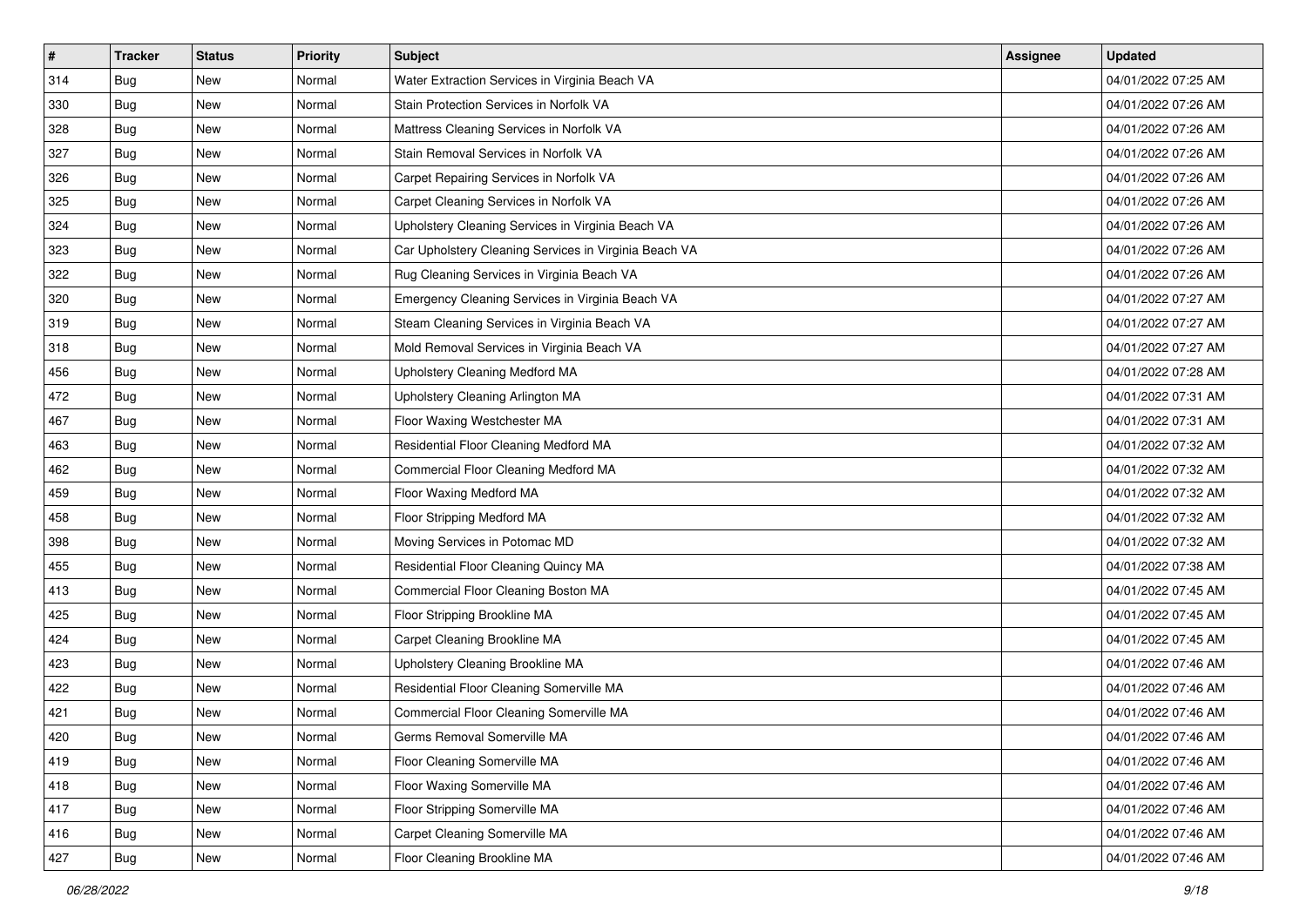| #   | <b>Tracker</b> | <b>Status</b> | <b>Priority</b> | <b>Subject</b>                                 | <b>Assignee</b> | <b>Updated</b>      |
|-----|----------------|---------------|-----------------|------------------------------------------------|-----------------|---------------------|
| 414 | Bug            | New           | Normal          | Residential Floor Cleaning Boston MA           |                 | 04/01/2022 07:46 AM |
| 428 | Bug            | New           | Normal          | Germs Removal Brookline MA                     |                 | 04/01/2022 07:47 AM |
| 412 | Bug            | New           | Normal          | Germs Removal Boston MA                        |                 | 04/01/2022 07:47 AM |
| 411 | Bug            | New           | Normal          | Floor Cleaning Boston MA                       |                 | 04/01/2022 07:47 AM |
| 410 | Bug            | <b>New</b>    | Normal          | Floor Waxing Boston MA                         |                 | 04/01/2022 07:47 AM |
| 409 | Bug            | New           | Normal          | Floor Stripping Boston MA                      |                 | 04/01/2022 07:47 AM |
| 408 | Bug            | New           | Normal          | Carpet Cleaning Boston MA                      |                 | 04/01/2022 07:47 AM |
| 407 | Bug            | New           | Normal          | Upholstery Cleaning Boston MA                  |                 | 04/01/2022 07:47 AM |
| 406 | Bug            | New           | Normal          | Office Moving Services in Gaithersburg MD      |                 | 04/01/2022 07:47 AM |
| 405 | Bug            | New           | Normal          | Furniture Assembly Services in Gaithersburg MD |                 | 04/01/2022 07:47 AM |
| 404 | Bug            | New           | Normal          | Moving Services in Gaithersburg MD             |                 | 04/01/2022 07:47 AM |
| 403 | Bug            | New           | Normal          | Junk Removal Services in Potomac MD            |                 | 04/01/2022 07:47 AM |
| 402 | Bug            | New           | Normal          | Auto Transport Services in Potomac MD          |                 | 04/01/2022 07:47 AM |
| 401 | Bug            | New           | Normal          | Local Moving Services in Potomac MD            |                 | 04/01/2022 07:48 AM |
| 415 | Bug            | New           | Normal          | Upholstery Cleaning Somerville MA              |                 | 04/01/2022 07:48 AM |
| 453 | Bug            | New           | Normal          | Germs Removal Quincy MA                        |                 | 04/01/2022 07:48 AM |
| 452 | Bug            | New           | Normal          | Floor Cleaning Quincy MA                       |                 | 04/01/2022 07:48 AM |
| 451 | Bug            | New           | Normal          | Floor Waxing Quincy MA                         |                 | 04/01/2022 07:48 AM |
| 449 | Bug            | New           | Normal          | Carpet Cleaning Quincy MA                      |                 | 04/01/2022 07:48 AM |
| 448 | Bug            | New           | Normal          | <b>Upholstery Cleaning Quincy MA</b>           |                 | 04/01/2022 07:48 AM |
| 447 | Bug            | New           | Normal          | Residential Floor Cleaning Watertown MA        |                 | 04/01/2022 07:49 AM |
| 446 | Bug            | New           | Normal          | Commercial Floor Cleaning Watertown MA         |                 | 04/01/2022 07:49 AM |
| 445 | Bug            | New           | Normal          | Germs Removal Watertown MA                     |                 | 04/01/2022 07:49 AM |
| 444 | Bug            | New           | Normal          | Floor Cleaning Watertown MA                    |                 | 04/01/2022 07:49 AM |
| 426 | Bug            | New           | Normal          | Floor Waxing Brookline MA                      |                 | 04/01/2022 07:49 AM |
| 442 | Bug            | New           | Normal          | Floor Stripping Watertown MA                   |                 | 04/01/2022 07:49 AM |
| 286 | Bug            | New           | Normal          | All About Cash App Transfer Fail Problems      |                 | 04/01/2022 07:49 AM |
| 440 | <b>Bug</b>     | New           | Normal          | Upholstery Cleaning Watertown MA               |                 | 04/01/2022 07:49 AM |
| 439 | Bug            | New           | Normal          | Residential Floor Cleaning Newton MA           |                 | 04/01/2022 07:49 AM |
| 438 | Bug            | New           | Normal          | Commercial Floor Cleaning Newton MA            |                 | 04/01/2022 07:50 AM |
| 437 | Bug            | New           | Normal          | Germs Removal Newton MA                        |                 | 04/01/2022 07:50 AM |
| 436 | <b>Bug</b>     | New           | Normal          | Floor Cleaning Newton MA                       |                 | 04/01/2022 07:50 AM |
| 435 | <b>Bug</b>     | New           | Normal          | Floor Waxing Newton MA                         |                 | 04/01/2022 07:50 AM |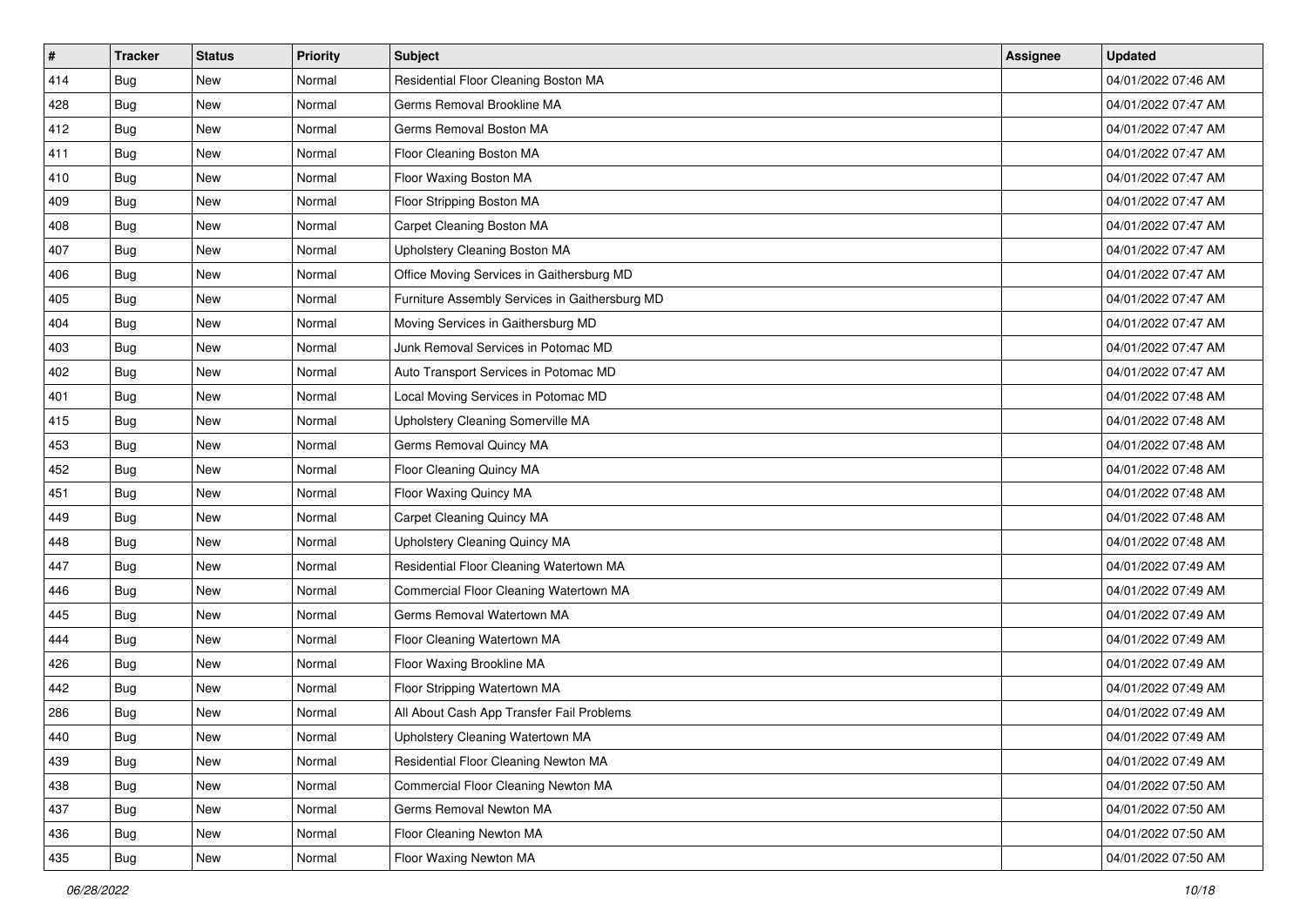| #   | <b>Tracker</b> | <b>Status</b> | Priority | <b>Subject</b>                                                                               | <b>Assignee</b> | <b>Updated</b>      |
|-----|----------------|---------------|----------|----------------------------------------------------------------------------------------------|-----------------|---------------------|
| 434 | Bug            | New           | Normal   | Floor Stripping Newton MA                                                                    |                 | 04/01/2022 07:50 AM |
| 433 | Bug            | <b>New</b>    | Normal   | Carpet Cleaning Newton MA                                                                    |                 | 04/01/2022 07:50 AM |
| 432 | Bug            | New           | Normal   | Upholstery Cleaning Newton MA                                                                |                 | 04/01/2022 07:50 AM |
| 431 | Bug            | <b>New</b>    | Normal   | Residential Floor Cleaning Brookline MA                                                      |                 | 04/01/2022 07:50 AM |
| 430 | Bug            | <b>New</b>    | Normal   | Commercial Floor Cleaning Brookline MA                                                       |                 | 04/01/2022 07:50 AM |
| 429 | Bug            | New           | Normal   | Germs Removal Brookline MA                                                                   |                 | 04/01/2022 07:51 AM |
| 443 | Bug            | New           | Normal   | Floor Waxing Watertown MA                                                                    |                 | 04/01/2022 07:51 AM |
| 137 | Bug            | New           | Normal   | hcbets                                                                                       |                 | 04/01/2022 07:52 AM |
| 135 | Bug            | <b>New</b>    | Normal   | factspress                                                                                   |                 | 04/01/2022 07:52 AM |
| 147 | Bug            | <b>New</b>    | Normal   | xzxgfufi                                                                                     |                 | 04/01/2022 07:54 AM |
| 131 | Bug            | New           | Normal   | triokids                                                                                     |                 | 04/01/2022 07:54 AM |
| 127 | Feature        | New           | Normal   | replica af1                                                                                  |                 | 04/01/2022 07:55 AM |
| 125 | <b>Bug</b>     | New           | Normal   | vbvnm                                                                                        |                 | 04/01/2022 07:55 AM |
| 124 | Bug            | New           | Normal   | https://www.bigmarker.com/ustvpass/LIVE-Atlanta-Falcons-vs-Carolina-Panthers-NFL-Week-8-Game |                 | 04/01/2022 07:55 AM |
| 122 | Bug            | New           | Normal   | <b>AFL Live Stream</b>                                                                       |                 | 04/01/2022 07:55 AM |
| 121 | Bug            | New           | Normal   | xgfhjmghtm                                                                                   |                 | 04/01/2022 07:56 AM |
| 288 | Bug            | <b>New</b>    | Normal   | Make shopping easier                                                                         |                 | 04/01/2022 07:56 AM |
| 160 | Bug            | New           | Normal   | rtyuiv wbhyu                                                                                 |                 | 04/01/2022 07:56 AM |
| 166 | Bug            | New           | Normal   | dfgbd                                                                                        |                 | 04/01/2022 07:57 AM |
| 165 | <b>Bug</b>     | <b>New</b>    | Normal   | dfgbd                                                                                        |                 | 04/01/2022 07:57 AM |
| 163 | Bug            | New           | Normal   | jknjopl[                                                                                     |                 | 04/01/2022 07:58 AM |
| 156 | Bug            | <b>New</b>    | Normal   | Access old cash app account                                                                  |                 | 04/01/2022 08:00 AM |
| 148 | <b>Bug</b>     | <b>New</b>    | Normal   | zxZdfg                                                                                       |                 | 04/01/2022 08:01 AM |
| 117 | Bug            | New           | Normal   | How to Watch Cowboys vs Cardinals Game Live Stream FREE TV                                   |                 | 04/01/2022 08:08 AM |
| 256 | Bug            | New           | Normal   | <b>Fake Travis Scott Shoes</b>                                                               |                 | 04/01/2022 08:12 AM |
| 254 | Feature        | New           | Normal   | best ayurvedic treatment for psoriasis                                                       |                 | 04/01/2022 08:13 AM |
| 241 | Feature        | New           | Normal   | How to get a complete solution of Big Ideas Math Answers?                                    |                 | 04/01/2022 08:15 AM |
| 238 | <b>Bug</b>     | New           | Low      | HP Printer Assistant Software   Download & Install HP Assistant                              |                 | 04/01/2022 08:16 AM |
| 236 | Bug            | New           | Normal   | HP Printer Assistant Software   Download & Install HP Assistant                              |                 | 04/01/2022 08:16 AM |
| 273 | <b>Bug</b>     | New           | High     | assignment help online                                                                       |                 | 04/01/2022 08:17 AM |
| 283 | Bug            | New           | Normal   | Cash App To PayPal Transfer Money - Check Out The Steps Here                                 |                 | 04/01/2022 08:17 AM |
| 277 | Feature        | New           | Normal   | Nike Dunks Replica                                                                           |                 | 04/01/2022 08:19 AM |
| 276 | Feature        | New           | Normal   | Nike Dunks Replica                                                                           |                 | 04/01/2022 08:19 AM |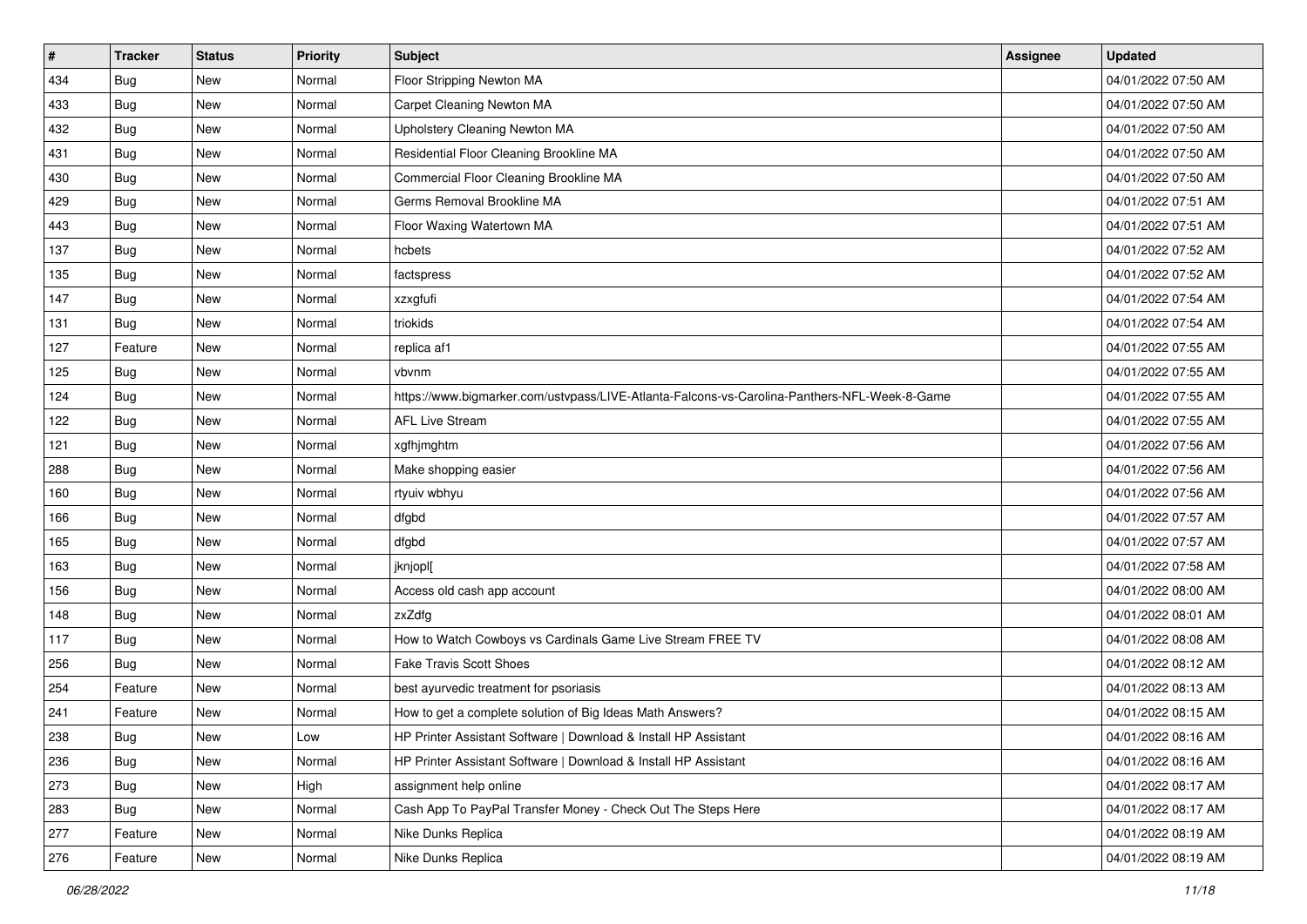| $\sharp$ | <b>Tracker</b> | <b>Status</b> | <b>Priority</b> | <b>Subject</b>                                                                   | <b>Assignee</b> | <b>Updated</b>      |
|----------|----------------|---------------|-----------------|----------------------------------------------------------------------------------|-----------------|---------------------|
| 268      | Bug            | New           | Normal          | Fashioni                                                                         |                 | 04/01/2022 08:20 AM |
| 199      | Bug            | New           | Normal          | SBL CLEARSTONE DROPS (30ML)                                                      |                 | 04/01/2022 08:23 AM |
| 195      | Bug            | New           | Normal          | homoeobazaar                                                                     |                 | 04/01/2022 08:23 AM |
| 204      | Feature        | New           | Normal          | New Car Tyres                                                                    |                 | 04/01/2022 08:40 AM |
| 187      | <b>Bug</b>     | New           | Normal          | High Quality Replic 350 V2 Carbon                                                |                 | 04/01/2022 08:40 AM |
| 186      | Feature        | New           | Normal          | homoeobazaar                                                                     |                 | 04/01/2022 08:40 AM |
| 179      | Bug            | New           | Normal          | body wave                                                                        |                 | 04/01/2022 08:41 AM |
| 177      | Feature        | New           | Normal          | HD lace silky straight human hair wig                                            |                 | 04/01/2022 08:41 AM |
| 287      | Bug            | New           | Normal          | Make shopping easier                                                             |                 | 04/01/2022 08:41 AM |
| 221      | Bug            | New           | Normal          | The Best APk                                                                     |                 | 04/01/2022 08:49 AM |
| 213      | Bug            | New           | Normal          | fix HP Notebook Missing Operating System Error Message                           |                 | 04/01/2022 08:53 AM |
| 208      | Bug            | New           | Normal          | Why Cash app won't let me send money if scammed?                                 |                 | 04/01/2022 08:54 AM |
| 821      | Bug            | New           | Normal          | Nicoo - A Review of the Popular Battle Royale Game                               |                 | 04/01/2022 08:56 AM |
| 848      | Feature        | New           | Normal          | <b>Online Classes Assistance</b>                                                 |                 | 04/01/2022 08:57 AM |
| 834      | Bug            | New           | Normal          | Grasp the secret to relieve stress and fatigue                                   |                 | 04/01/2022 08:57 AM |
| 846      | Feature        | New           | Normal          | ij.start canon                                                                   |                 | 04/01/2022 08:58 AM |
| 845      | Feature        | New           | Normal          | canon.com/ijsetup                                                                |                 | 04/01/2022 08:58 AM |
| 844      | Bug            | New           | Normal          | To know Chime Routing Number call on the helpline number                         |                 | 04/01/2022 08:58 AM |
| 843      | Bug            | New           | Normal          | Canon IJ Network Tool                                                            |                 | 04/01/2022 08:58 AM |
| 842      | Bug            | New           | Normal          | Join the fun game                                                                |                 | 04/01/2022 08:58 AM |
| 841      | <b>Bug</b>     | New           | Normal          | How do I activate FOX NOW?                                                       |                 | 04/01/2022 08:58 AM |
| 840      | Bug            | <b>New</b>    | Normal          | Is Tubi really free and legal?                                                   |                 | 04/01/2022 08:58 AM |
| 839      | Bug            | <b>New</b>    | Normal          | How do I activate FOX NOW?                                                       |                 | 04/01/2022 08:58 AM |
| 838      | Bug            | New           | Normal          | Celebrity Hunter Mod apk - Como instalá-lo                                       |                 | 04/01/2022 08:58 AM |
| 835      | Bug            | New           | Normal          | Build your strong army with Taming io                                            |                 | 04/01/2022 08:59 AM |
| 833      | Bug            | New           | Normal          | Does Direct Deposit Hit Chime- seek Chime Customer Service                       |                 | 04/01/2022 08:59 AM |
| 832      | <b>Bug</b>     | New           | Normal          | Choque Royale Mod Apk                                                            |                 | 04/01/2022 08:59 AM |
| 827      | <b>Bug</b>     | New           | Normal          | Come To Know The Required Steps To Unlock Cash App Account                       |                 | 04/01/2022 08:59 AM |
| 836      | Bug            | New           | Normal          | What Is The Required Amount To Pay As Cash App Clearance Fee?                    |                 | 04/01/2022 09:00 AM |
| 757      | Bug            | New           | Normal          | Why Is Issue of Car Maintenance so Famous for the Consumers?                     |                 | 04/01/2022 09:01 AM |
| 791      | Bug            | New           | Normal          | Samsnung TV Plus is not working                                                  |                 | 04/01/2022 09:03 AM |
| 790      | <b>Bug</b>     | New           | Normal          | My app                                                                           |                 | 04/01/2022 09:03 AM |
| 849      | Bug            | New           | Normal          | FutEmax App Apk - Watch Soccer, Fantasy Football, And More On Your Mobile Device |                 | 04/01/2022 09:04 AM |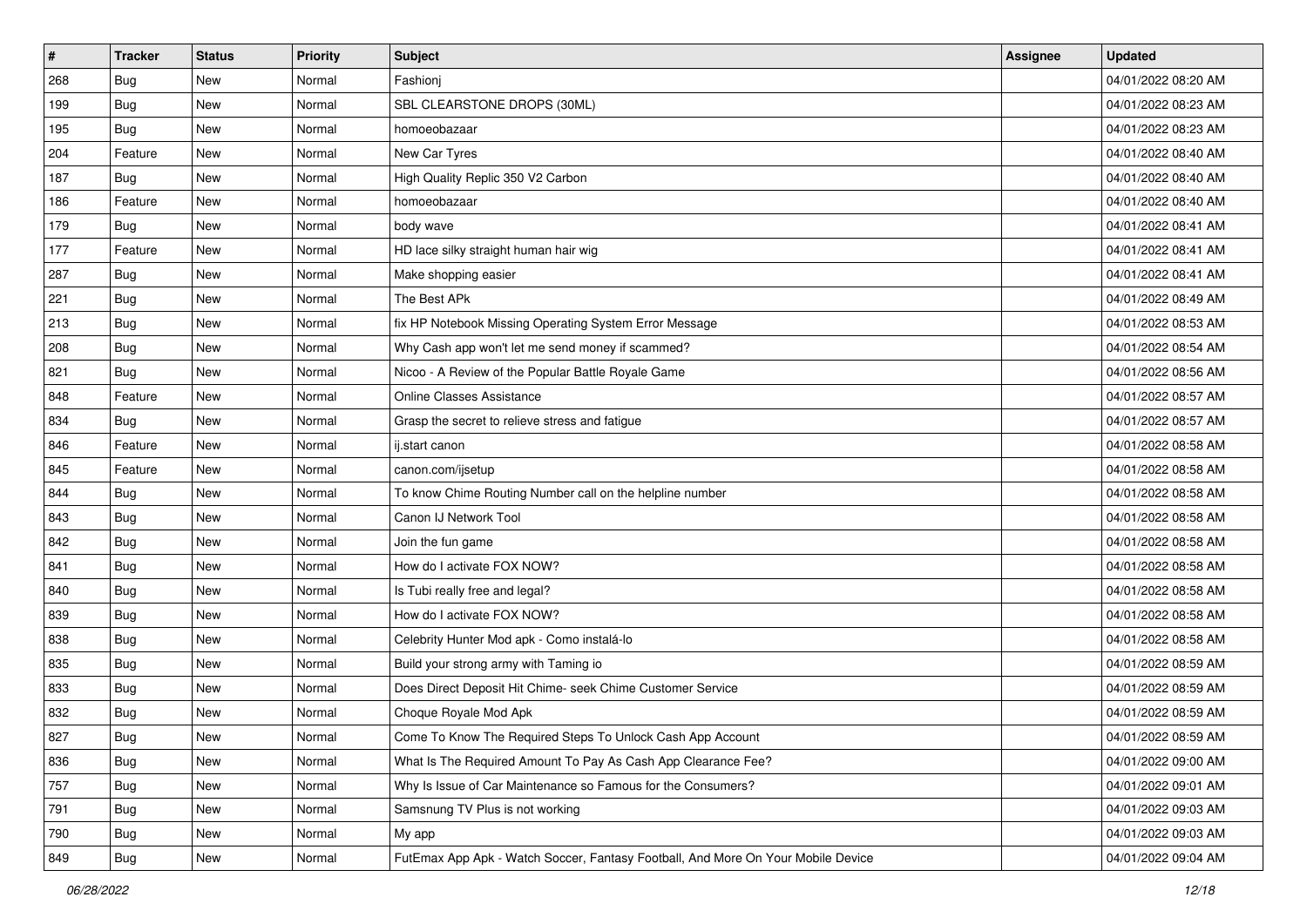| #   | <b>Tracker</b> | <b>Status</b> | Priority | <b>Subject</b>                                                              | <b>Assignee</b> | <b>Updated</b>      |
|-----|----------------|---------------|----------|-----------------------------------------------------------------------------|-----------------|---------------------|
| 847 | Feature        | New           | Normal   | Canon.com/ijsetup                                                           |                 | 04/01/2022 09:08 AM |
| 862 | Bug            | <b>New</b>    | Normal   | none                                                                        |                 | 04/01/2022 09:11 AM |
| 872 | <b>Bug</b>     | New           | Normal   | Poppy Playtime Horror Game Free                                             |                 | 04/01/2022 09:11 AM |
| 870 | Bug            | <b>New</b>    | Normal   | Mahjong Solitaire                                                           |                 | 04/01/2022 09:12 AM |
| 876 | <b>Bug</b>     | <b>New</b>    | Normal   | Download Full-Size Profile Pictures of Your Favorite Users With InstaDP     |                 | 04/01/2022 09:12 AM |
| 863 | <b>Bug</b>     | New           | Normal   | Canon IJ Network Tool                                                       |                 | 04/01/2022 09:12 AM |
| 877 | Feature        | <b>New</b>    | Normal   | <b>Exness Broker Review</b>                                                 |                 | 04/01/2022 09:12 AM |
| 859 | Bug            | New           | Normal   | Canon IJ Network Tool                                                       |                 | 04/01/2022 09:13 AM |
| 857 | Bug            | <b>New</b>    | Normal   | Welcome to the world of classic retro games                                 |                 | 04/01/2022 09:13 AM |
| 856 | <b>Bug</b>     | <b>New</b>    | Normal   | Online Classes Assistance Help For Student                                  |                 | 04/01/2022 09:13 AM |
| 855 | Bug            | New           | Normal   | Online Classes Assistance Help For Student                                  |                 | 04/01/2022 09:13 AM |
| 853 | Bug            | <b>New</b>    | Normal   | what is dr laser                                                            |                 | 04/01/2022 09:13 AM |
| 852 | Bug            | <b>New</b>    | Normal   | How to cancel your French Bee flight within 24 hours?                       |                 | 04/01/2022 09:13 AM |
| 851 | Bug            | New           | Normal   | Laden Sie den kostenlosen MP3-Klingelton für Ihr Mobiltelefon herunter      |                 | 04/01/2022 09:14 AM |
| 850 | Bug            | <b>New</b>    | Normal   | Puppy Playtime APK Android                                                  |                 | 04/01/2022 09:14 AM |
| 864 | Bug            | New           | Normal   | Canon IJ Network Tool                                                       |                 | 04/01/2022 09:14 AM |
| 889 | Bug            | <b>New</b>    | Normal   | What is Plex and how it's work?                                             |                 | 04/01/2022 09:14 AM |
| 892 | Bug            | <b>New</b>    | Normal   | Good game                                                                   |                 | 04/01/2022 09:15 AM |
| 875 | Bug            | New           | Normal   | Red ball game                                                               |                 | 04/01/2022 09:15 AM |
| 887 | Bug            | <b>New</b>    | Normal   | What is Plex and how it's work?                                             |                 | 04/01/2022 09:16 AM |
| 884 | Bug            | New           | Normal   | Why do Subway Surfers popular                                               |                 | 04/01/2022 09:16 AM |
| 883 | Bug            | New           | Normal   | Langweilen Sie sich jemals bei der gleichen alten Schriftart auf Instagram? |                 | 04/01/2022 09:16 AM |
| 882 | Bug            | <b>New</b>    | Normal   | How to change bank account on cash app?                                     |                 | 04/01/2022 09:16 AM |
| 880 | Bug            | New           | Normal   | Why do Subway Surfers popular                                               |                 | 04/01/2022 09:16 AM |
| 879 | Feature        | New           | Normal   | Best Garage Door Repair in Massachusetts                                    |                 | 04/01/2022 09:16 AM |
| 891 | Bug            | <b>New</b>    | Normal   | The most interesting game today, have you tried it?                         |                 | 04/01/2022 09:17 AM |
| 539 | Bug            | New           | Normal   | Do you want to know how to activate cash card through phone number?         |                 | 04/01/2022 09:25 AM |
| 566 | Bug            | New           | Normal   | Kinemaster Pro Download - los App Review                                    |                 | 04/01/2022 09:27 AM |
| 560 | Bug            | New           | Normal   | Whatsapp Aero - Make Your Phone Auto Connect                                |                 | 04/01/2022 09:28 AM |
| 625 | Bug            | New           | Normal   | The best free online driving directions tool                                |                 | 04/01/2022 09:28 AM |
| 548 | Bug            | New           | Normal   | Web N Logo Design                                                           |                 | 04/01/2022 09:29 AM |
| 700 | <b>Bug</b>     | New           | Normal   | Cómo descargar Poppy Playtime                                               |                 | 04/01/2022 09:30 AM |
| 691 | <b>Bug</b>     | New           | Normal   | tea garden dublin                                                           |                 | 04/01/2022 09:31 AM |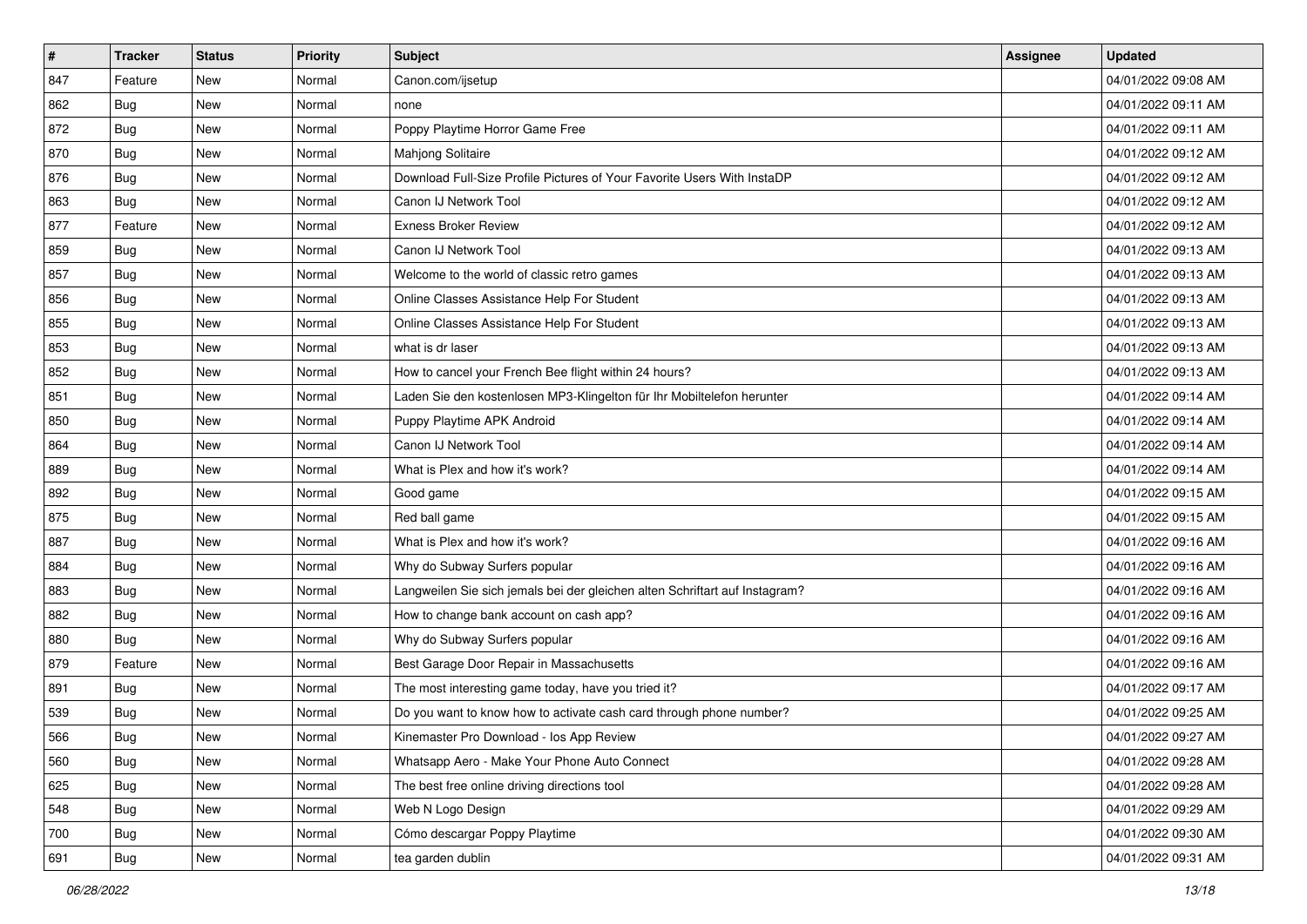| $\vert$ # | <b>Tracker</b> | <b>Status</b> | <b>Priority</b> | Subject                                                                          | Assignee | <b>Updated</b>      |
|-----------|----------------|---------------|-----------------|----------------------------------------------------------------------------------|----------|---------------------|
| 733       | Bug            | New           | Normal          | How does one go about getting a book deal?                                       |          | 04/01/2022 09:33 AM |
| 729       | Bug            | <b>New</b>    | Normal          | Canon IJ Network Tool                                                            |          | 04/01/2022 09:33 AM |
| 679       | Bug            | New           | Normal          | Word Finder helps you to play word games better                                  |          | 04/01/2022 09:34 AM |
| 633       | Bug            | <b>New</b>    | Normal          | How i can i solve my issue                                                       |          | 04/01/2022 09:38 AM |
| 676       | Bug            | <b>New</b>    | Normal          | Does Facebook customer service live chat allow to speak with someone?            |          | 04/01/2022 09:39 AM |
| 660       | Bug            | New           | Normal          | Anchovies Nutrition Facts And Health Benefits                                    |          | 04/01/2022 09:40 AM |
| 898       | Bug            | <b>New</b>    | Normal          | Shadow Fight 2 Mod APK                                                           |          | 04/02/2022 09:17 AM |
| 900       | Feature        | New           | Normal          | good game ever                                                                   |          | 04/02/2022 11:59 AM |
| 252       | Bug            | <b>New</b>    | Normal          | Samsung U600 - Is Essential Business And Personal Phone                          |          | 04/04/2022 04:45 AM |
| 906       | Bug            | <b>New</b>    | Normal          | How To Change Cash App From Business To Personal Account For Any Reasons?        |          | 04/04/2022 09:57 AM |
| 907       | Bug            | <b>New</b>    | Normal          | Canon IJ Network Tool                                                            |          | 04/04/2022 10:43 AM |
| 908       | Bug            | <b>New</b>    | Normal          | Toca Life World APK                                                              |          | 04/06/2022 03:18 AM |
| 909       | Bug            | New           | Normal          | Toca Life World APK                                                              |          | 04/06/2022 04:52 AM |
| 910       | Bug            | <b>New</b>    | Normal          | Each content looks unisize or not formated                                       |          | 04/06/2022 11:21 AM |
| 911       | Bug            | <b>New</b>    | Normal          | Aluminum Windows & Doors                                                         |          | 04/06/2022 08:10 PM |
| 913       | Bug            | New           | Normal          | Canon IJ Network Tool                                                            |          | 04/07/2022 06:21 AM |
| 914       | Bug            | <b>New</b>    | Normal          | Wordle: how to play fashion games for free?                                      |          | 04/07/2022 08:30 AM |
| 915       | Bug            | <b>New</b>    | Normal          | Finance dissertation writing                                                     |          | 04/07/2022 09:22 AM |
| 916       | Bug            | New           | Normal          | How long does it take to write a book?                                           |          | 04/07/2022 12:15 PM |
| 878       | Bug            | <b>New</b>    | Normal          | Wie ist instazoom hilfreich beim Herunterladen von Instagram-Profilbildern       |          | 04/08/2022 09:28 PM |
| 917       | Bug            | New           | Normal          | Random Person Sent Me Money on Cash App-find solution?                           |          | 04/09/2022 12:32 PM |
| 854       | <b>Bug</b>     | <b>New</b>    | Normal          | How To Resolve Password Problems Through Facebook Customer Service?              |          | 04/09/2022 06:11 PM |
| 919       | Feature        | <b>New</b>    | Normal          | How can I check my Cash App card balance by dialing a number?                    |          | 04/10/2022 09:07 AM |
| 920       | Bug            | New           | Normal          | Where I Can Get Essay Writing Services?                                          |          | 04/11/2022 08:35 AM |
| 903       | Feature        | <b>New</b>    | Normal          | Good game                                                                        |          | 04/11/2022 08:39 AM |
| 921       | Bug            | New           | Normal          | Canon IJ Network Tool                                                            |          | 04/11/2022 09:00 AM |
| 923       | Bug            | New           | Normal          | frenchies for sale                                                               |          | 04/11/2022 02:35 PM |
| 924       | <b>Bug</b>     | New           | Normal          | buy tec 9                                                                        |          | 04/11/2022 02:54 PM |
| 927       | Feature        | New           | Normal          | What Is The Right Way To Troubleshoot Cash App Transfer Failed Problems?         |          | 04/12/2022 05:54 AM |
| 929       | Bug            | New           | Normal          | Canon IJ Network Tool                                                            |          | 04/12/2022 08:32 AM |
| 930       | Bug            | New           | Normal          | The best free games online                                                       |          | 04/12/2022 09:05 AM |
| 928       | Bug            | New           | Normal          | How Does Sutton Bank Cash App Customer Service Help In Answering Your Questions? |          | 04/12/2022 11:36 AM |
| 942       | <b>Bug</b>     | New           | Normal          | Canon IJ Network Tool                                                            |          | 04/13/2022 08:45 AM |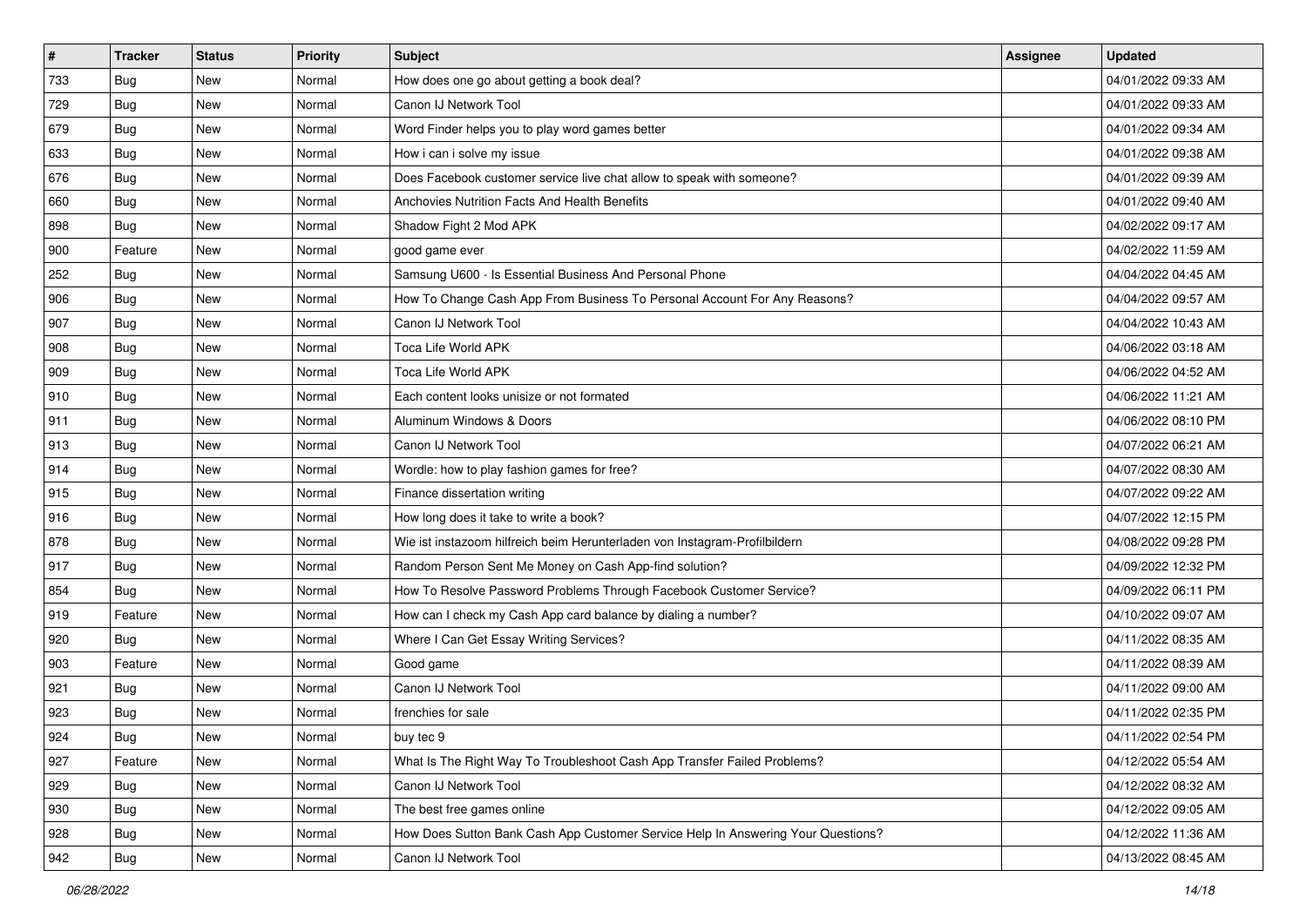| #    | <b>Tracker</b> | <b>Status</b> | <b>Priority</b> | <b>Subject</b>                                                                                      | Assignee | <b>Updated</b>      |
|------|----------------|---------------|-----------------|-----------------------------------------------------------------------------------------------------|----------|---------------------|
| 943  | Bug            | New           | Normal          | ij.start canon                                                                                      |          | 04/13/2022 08:52 AM |
| 945  | Bug            | <b>New</b>    | Normal          | TikTok 18 Mod Apk For Your Android                                                                  |          | 04/13/2022 09:32 AM |
| 873  | Bug            | New           | Normal          | Klingeltöne mp3                                                                                     |          | 04/13/2022 11:03 AM |
| 869  | Bug            | <b>New</b>    | Normal          | Sonnerie Post Malone 2022                                                                           |          | 04/13/2022 11:05 AM |
| 893  | Bug            | <b>New</b>    | Normal          | klingeltone                                                                                         |          | 04/13/2022 11:06 AM |
| 947  | Bug            | New           | Normal          | is Disney Now and Disney Plus different?                                                            |          | 04/14/2022 09:53 AM |
| 300  | Bug            | <b>New</b>    | Normal          | Wheels Powder Coating Services in Norcross GA                                                       |          | 04/15/2022 01:45 PM |
| 743  | Bug            | New           | Normal          | They promote 'pixel art' contests and a 'game jam' related to the work and figure of Carlos Casares |          | 04/15/2022 09:12 PM |
| 957  | Bug            | <b>New</b>    | Normal          | From Where I Can Get Cheap Writing Services?                                                        |          | 04/20/2022 05:06 AM |
| 904  | Feature        | <b>New</b>    | Normal          | Laora seeck                                                                                         |          | 04/20/2022 11:54 AM |
| 969  | Bug            | New           | Normal          | Watch NCAA Football Live Match Free                                                                 |          | 04/23/2022 07:29 AM |
| 972  | Bug            | New           | Normal          | How To Borrow Money From The Cash App? Get To Know About The Same                                   |          | 04/25/2022 07:30 AM |
| 888  | Bug            | New           | Normal          | Is the Fox News Channel on Roku free?                                                               |          | 04/25/2022 08:04 AM |
| 980  | Bug            | New           | Normal          | Free Gas Cards for the Unemployed                                                                   |          | 04/28/2022 06:25 AM |
| 229  | Feature        | New           | Normal          | How To Delete Cash App Account? - Check Out the Steps In Detail                                     |          | 05/01/2022 09:06 PM |
| 991  | Bug            | New           | Normal          | <b>MDMA MOLLY</b>                                                                                   |          | 05/03/2022 12:03 AM |
| 975  | Bug            | <b>New</b>    | Normal          | Payback 2 Mod APK                                                                                   |          | 05/05/2022 10:56 AM |
| 997  | Bug            | <b>New</b>    | Normal          | 123.hp.com/laserjet                                                                                 |          | 05/06/2022 05:33 AM |
| 981  | Bug            | New           | Normal          | VidMate Mod APK                                                                                     |          | 05/06/2022 09:22 AM |
| 982  | <b>Bug</b>     | <b>New</b>    | Normal          | Five sites that let you download free scenarios for your iPhone                                     |          | 05/07/2022 09:34 PM |
| 192  | Bug            | New           | Normal          | The code Caffe                                                                                      |          | 05/09/2022 10:16 AM |
| 1004 | Bug            | <b>New</b>    | Normal          | you get to pinch and drag a man with a very flexible face                                           |          | 05/10/2022 10:59 AM |
| 934  | <b>Bug</b>     | <b>New</b>    | Normal          | MovieBox Pro Apk - Watch Movies and TV Shows on Your Android Phone                                  |          | 05/10/2022 11:01 AM |
| 1006 | Bug            | New           | Normal          | Cricut.com/setup                                                                                    |          | 05/10/2022 01:22 PM |
| 1008 | Bug            | <b>New</b>    | Normal          | Who was the first black woman to anchor a newscast?                                                 |          | 05/10/2022 03:13 PM |
| 1009 | Bug            | New           | Normal          | How to change routing number on Cash App?                                                           |          | 05/11/2022 07:13 AM |
| 1011 | Bug            | New           | Normal          | Summary of 10 best coloring apps on phones                                                          |          | 05/11/2022 10:58 AM |
| 1012 | Bug            | New           | Normal          | Cricut.com/setup                                                                                    |          | 05/11/2022 11:30 AM |
| 1013 | Bug            | New           | Normal          | ij.start canon                                                                                      |          | 05/11/2022 11:31 AM |
| 1014 | Bug            | New           | Normal          | how to get chime routing and account number ? chime routing number florida                          |          | 05/11/2022 12:42 PM |
| 1015 | Bug            | New           | Normal          | Is it possible to send books for free?                                                              |          | 05/11/2022 04:05 PM |
| 1016 | Bug            | New           | Normal          | Klondike Solitaire                                                                                  |          | 05/12/2022 09:03 AM |
| 1019 | <b>Bug</b>     | New           | Normal          | Cricut.com/setup                                                                                    |          | 05/13/2022 11:13 AM |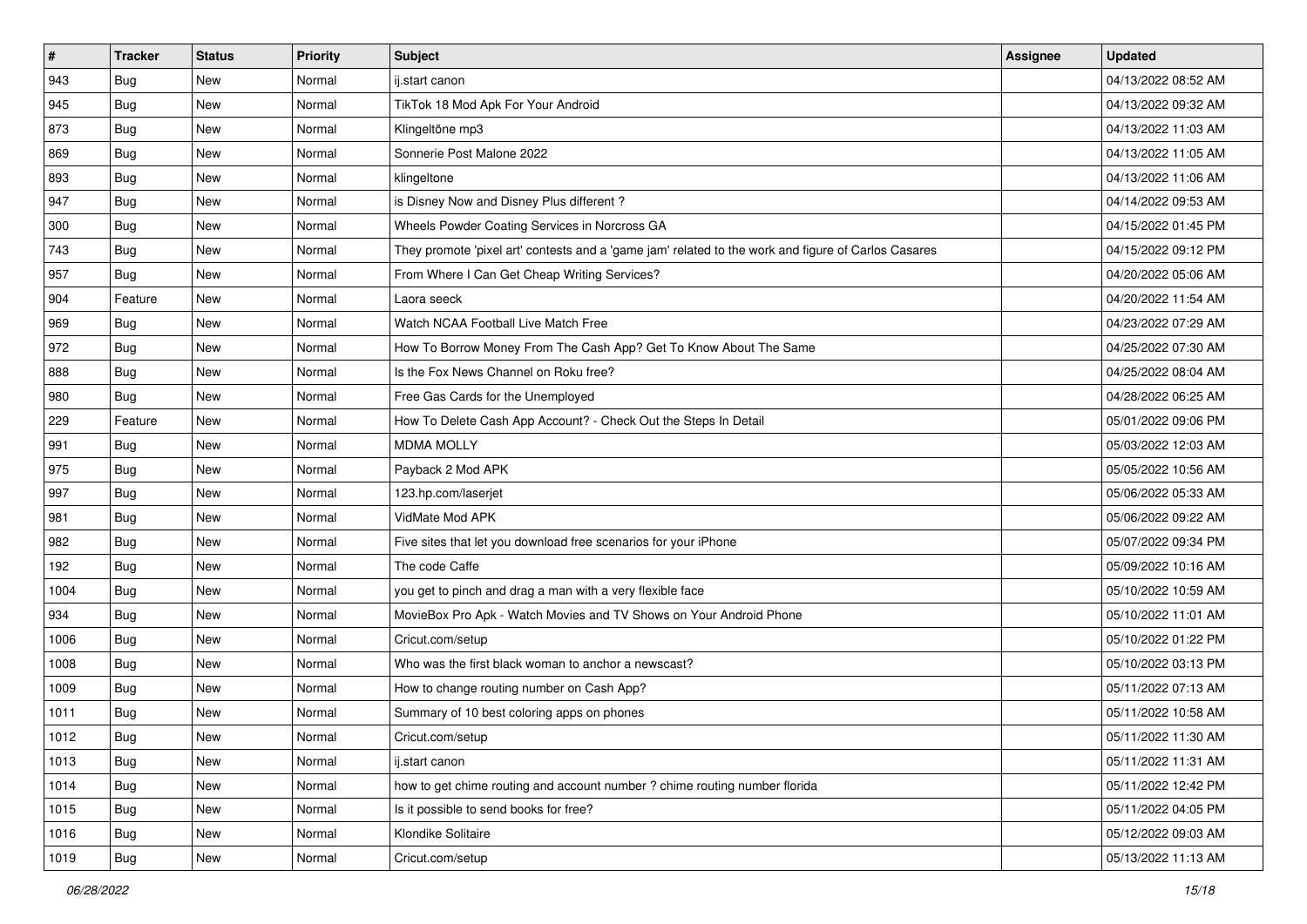| $\pmb{\#}$ | <b>Tracker</b> | <b>Status</b> | <b>Priority</b> | Subject                                                                  | Assignee | <b>Updated</b>      |
|------------|----------------|---------------|-----------------|--------------------------------------------------------------------------|----------|---------------------|
| 1020       | Bug            | New           | Normal          | Cricut.com/setup                                                         |          | 05/13/2022 11:14 AM |
| 1022       | Bug            | <b>New</b>    | Normal          | 123.hp.com/laserjet                                                      |          | 05/13/2022 01:25 PM |
| 1005       | Bug            | New           | High            | Nursing Assignment Help in UK                                            |          | 05/13/2022 05:33 PM |
| 1023       | Bug            | New           | Normal          | Questions That Are Typically Asked About Trap The Cat                    |          | 05/14/2022 03:51 AM |
| 932        | Bug            | <b>New</b>    | Normal          | The best epic, long-playing PC games will consume days of your life.     |          | 05/15/2022 07:44 PM |
| 1028       | Bug            | New           | Normal          | The Best Free Online Game to Play with Friends                           |          | 05/16/2022 05:00 AM |
| 1029       | Bug            | New           | Normal          | 5 Reasons Why People Love Coloring Pages?                                |          | 05/16/2022 11:53 AM |
| 1030       | Bug            | New           | Normal          | <b>IAFT Traders Union</b>                                                |          | 05/16/2022 03:13 PM |
| 1031       | Bug            | New           | Normal          | <b>IAFT Traders Union</b>                                                |          | 05/16/2022 03:14 PM |
| 1032       | Bug            | <b>New</b>    | Normal          | How To Play The Wordle Game                                              |          | 05/17/2022 10:37 AM |
| 1033       | Bug            | New           | Normal          | The best slope 2 online games to play right now                          |          | 05/17/2022 10:55 AM |
| 212        | Feature        | New           | Normal          | How good is the market for gaming mobile apps at the moment?             |          | 05/17/2022 11:09 AM |
| 902        | Feature        | New           | Normal          | salo717                                                                  |          | 05/18/2022 10:35 AM |
| 1007       | Bug            | New           | Normal          | "ij.start canon                                                          |          | 05/18/2022 10:40 AM |
| 865        | Bug            | <b>New</b>    | Normal          | Canon IJ Printer Utility                                                 |          | 05/18/2022 07:24 PM |
| 1036       | Bug            | New           | Normal          | <b>VPS Material</b>                                                      |          | 05/18/2022 09:34 PM |
| 905        | Bug            | New           | Normal          | MINI MILITIA MOD APK                                                     |          | 05/19/2022 01:54 PM |
| 1040       | Bug            | <b>New</b>    | Normal          | thabet                                                                   |          | 05/19/2022 08:05 PM |
| 1034       | Bug            | New           | Normal          | Download Teaching Feeling For Android                                    |          | 05/20/2022 09:25 AM |
| 1045       | Bug            | <b>New</b>    | Normal          | Cricut.com/setup                                                         |          | 05/24/2022 10:45 AM |
| 1046       | Bug            | New           | Normal          | 123.hp.com/laserjet                                                      |          | 05/24/2022 10:46 AM |
| 1048       | Bug            | New           | Normal          | So zeigen Sie ein Instagram-Profilbild an und vergrößern es              |          | 05/25/2022 06:56 AM |
| 813        | Feature        | New           | Normal          | Canon.com/ijsetup                                                        |          | 05/25/2022 08:27 AM |
| 1050       | Feature        | New           | Normal          | Best Smart Phone Repair in Delhi                                         |          | 05/25/2022 10:33 AM |
| 1043       | Bug            | New           | Normal          | What Is The Right Way To Troubleshoot Cash App Transfer Failed Problems? |          | 05/25/2022 01:16 PM |
| 1042       | Bug            | New           | Normal          | How to set up direct deposit on cash app?                                |          | 05/25/2022 01:17 PM |
| 1021       | Bug            | New           | Normal          | Cricut.com/setup                                                         |          | 05/26/2022 12:21 AM |
| 1052       | <b>Bug</b>     | i New         | Normal          | Build Now GG is a new battle royale game.                                |          | 05/26/2022 04:24 AM |
| 1053       | Bug            | New           | Normal          | Game Geometry Dash                                                       |          | 05/26/2022 11:30 AM |
| 826        | Bug            | New           | Normal          | How to Dowload MXL TV Premium                                            |          | 05/26/2022 03:34 PM |
| 1044       | Bug            | New           | Normal          | Can I Disapprove If Random Person Sent Me Money On Cash App?             |          | 05/26/2022 03:51 PM |
| 1039       | Bug            | New           | Normal          | How to Get Tickmill Bonuses for Free                                     |          | 05/26/2022 05:43 PM |
| 1049       | Feature        | New           | Normal          | IT Software Company In Delhi                                             |          | 05/27/2022 05:24 AM |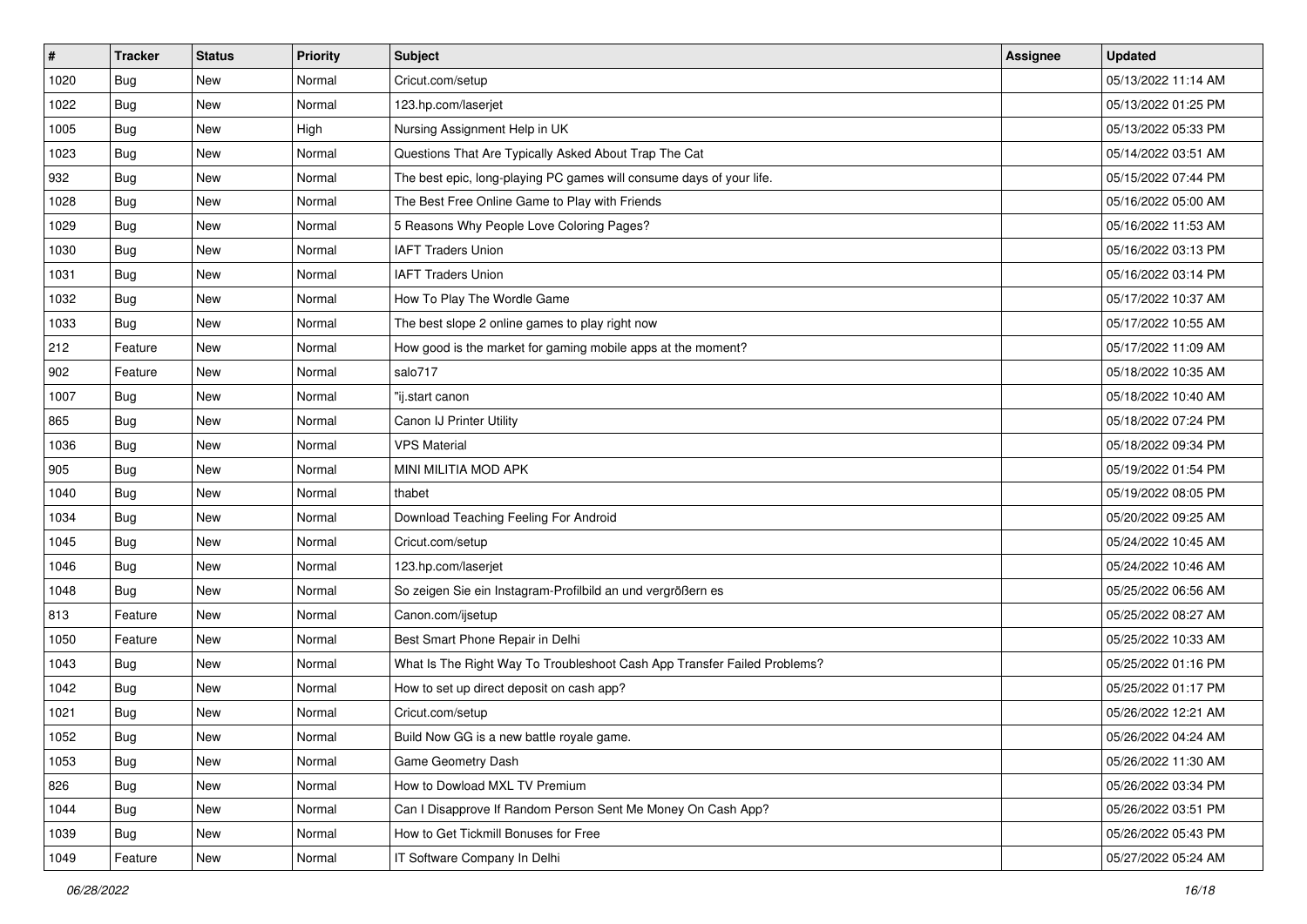| $\vert$ # | <b>Tracker</b> | <b>Status</b> | Priority | <b>Subject</b>                                          | <b>Assignee</b> | <b>Updated</b>      |
|-----------|----------------|---------------|----------|---------------------------------------------------------|-----------------|---------------------|
| 1041      | Bug            | New           | Normal   | Count words in Word on the computer                     |                 | 05/27/2022 02:16 PM |
| 1056      | Feature        | New           | Normal   | <b>Online Class Issues</b>                              |                 | 05/28/2022 12:44 AM |
| 1058      | <b>Bug</b>     | New           | Normal   | Cricut.com/setup                                        |                 | 05/28/2022 08:28 AM |
| 1059      | Bug            | <b>New</b>    | Normal   | 123.hp.com/laserjet                                     |                 | 05/28/2022 08:29 AM |
| 1060      | Bug            | New           | Normal   | How to Use Panda Helper to Speed Up Your iOS            |                 | 05/28/2022 09:12 AM |
| 1061      | <b>Bug</b>     | New           | Normal   | Cricut.com/setup                                        |                 | 05/28/2022 12:24 PM |
| 1062      | Bug            | New           | Normal   | Cricut.com/setup                                        |                 | 05/28/2022 12:26 PM |
| 1063      | Bug            | New           | Normal   | 123.hp.com/laserjet                                     |                 | 05/28/2022 12:27 PM |
| 831       | Bug            | New           | Normal   | Build and shoot                                         |                 | 05/29/2022 04:47 PM |
| 894       | Feature        | New           | Normal   | Need phd dissertation help in UK                        |                 | 05/30/2022 12:29 PM |
| 1066      | Feature        | New           | High     | Using the default Routerlogin.net web address for setup |                 | 05/31/2022 12:16 PM |
| 1067      | Bug            | New           | Normal   | Cricut.com/setup                                        |                 | 05/31/2022 12:19 PM |
| 1068      | Bug            | New           | Normal   | 123.hp.com/laserjet                                     |                 | 05/31/2022 12:22 PM |
| 454       | Bug            | New           | Normal   | Commercial Floor Cleaning Quincy MA                     |                 | 06/02/2022 05:59 PM |
| 441       | Bug            | <b>New</b>    | Normal   | Carpet Cleaning Watertown MA                            |                 | 06/02/2022 06:00 PM |
| 1075      | Feature        | New           | Low      | Enjoy Free Services Of Toomics Mod APK For Android      |                 | 06/03/2022 10:00 AM |
| 223       | Bug            | New           | Normal   | WhatsApp Plus: Download, Update and Themes              |                 | 06/03/2022 08:07 PM |
| 1002      | Bug            | New           | Normal   | <b>Chemistry Assignment Help</b>                        |                 | 06/04/2022 09:58 AM |
| 1065      | Bug            | New           | Normal   | The top foreign language training game in 2022          |                 | 06/07/2022 04:05 AM |
| 1057      | Bug            | <b>New</b>    | Normal   | <b>CCPlay Education Edition APK</b>                     |                 | 06/07/2022 04:07 AM |
| 1073      | Bug            | New           | Normal   | <b>Cricut Design Space</b>                              |                 | 06/07/2022 09:34 PM |
| 912       | Bug            | <b>New</b>    | Normal   | Cuphead Mobile Game Review                              |                 | 06/09/2022 10:14 AM |
| 1070      | Feature        | New           | Normal   | <b>Tableau Consulting Expertise</b>                     |                 | 06/09/2022 11:50 AM |
| 1085      | Feature        | New           | Normal   | dcvghdcc asgdvgd dveduqwv ajdhvwd                       |                 | 06/09/2022 03:46 PM |
| 1087      | Bug            | New           | Normal   | How do new writers start out?                           |                 | 06/10/2022 03:25 PM |
| 1084      | <b>Bug</b>     | New           | Normal   | <b>Trippie Redd</b>                                     |                 | 06/11/2022 09:05 AM |
| 1083      | Bug            | New           | Normal   | coin base review                                        |                 | 06/11/2022 09:13 AM |
| 1076      | <b>Bug</b>     | New           | Normal   | DedicatedHosting4u                                      |                 | 06/11/2022 09:15 AM |
| 1090      | Bug            | New           | Normal   | Pay Someone To Do My Assignment                         |                 | 06/11/2022 03:15 PM |
| 1051      | Bug            | New           | Normal   | Dental Supplies USA                                     |                 | 06/11/2022 09:20 PM |
| 692       | Bug            | New           | Normal   | Esports 888b                                            |                 | 06/12/2022 10:04 AM |
| 191       | <b>Bug</b>     | New           | Normal   | <b>B2B Branding</b>                                     |                 | 06/13/2022 12:50 AM |
| 828       | <b>Bug</b>     | New           | Normal   | Nursery management                                      |                 | 06/13/2022 08:55 AM |